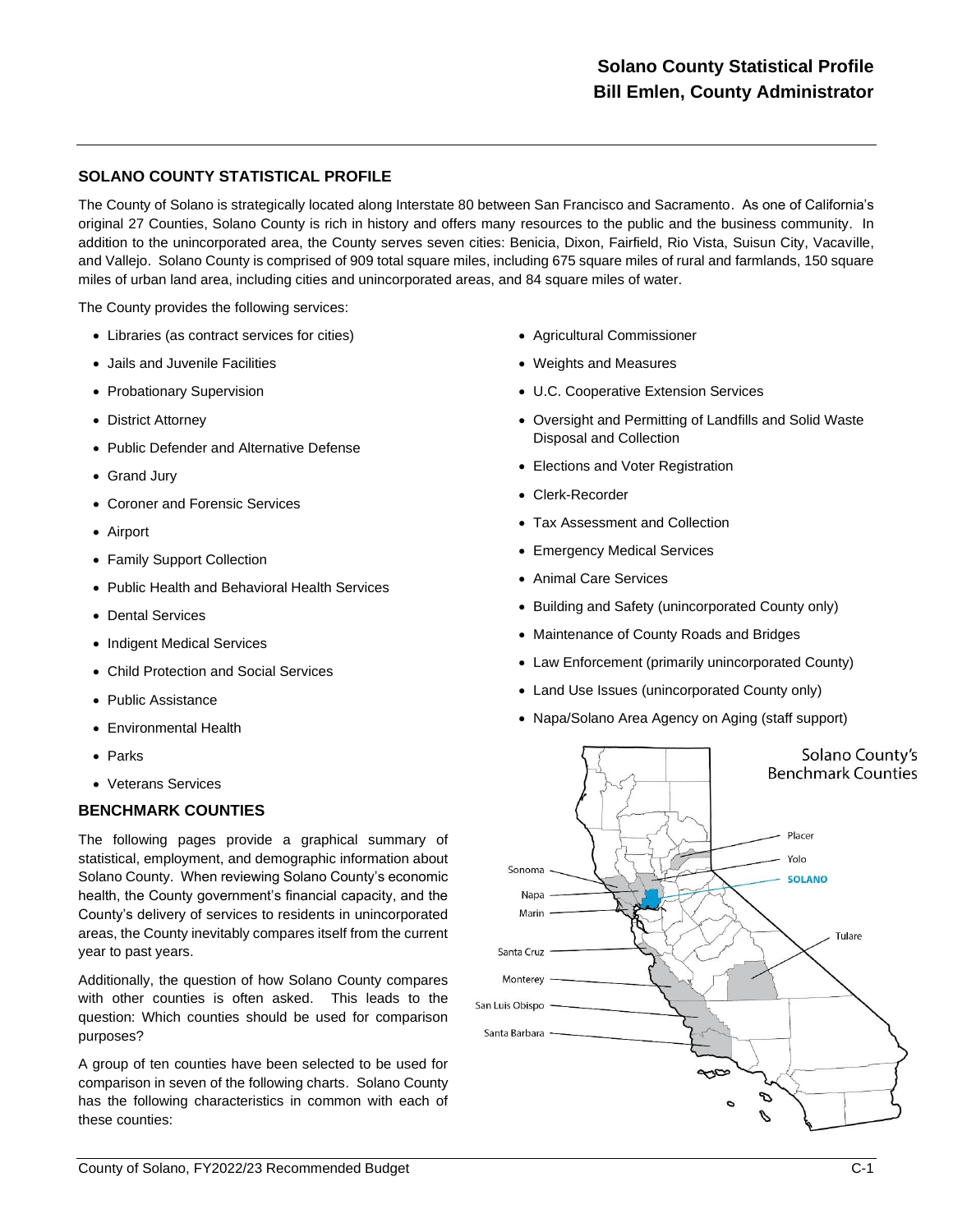# **Solano County Statistical Profile Bill Emlen, County Administrator**

- They are the ten counties like Solano County in population two with higher population and eight with lower population.
- A total population of more than 125,000 but less than 525,000.
- All include both suburban and rural environments.
- None contain a city with more than 300,000 in population.
- Seven are coastal or Bay Area Counties.
- Most have similar land use challenges facing Solano County.

### **COUNTY POPULATION OVER TIME**

The California Department of Finance's May 2, 2022 estimate of the population of Solano County is 447,241, decreasing by 2,723 residents or (-0.6%) when compared to 2021 (Chart A). Of California's 58 counties, Solano County ranks number 19 in terms of population size. All seven cities in Solano County experienced a decline in population between 2021 and 2022, with the single largest decline in the City of Suisun City at -370 (or -1.3%).

California's population estimate was 39.18 million as of May 2, 2022, a 0.3% decrease from 2021, per the California Department of Finance. California, the nation's most populous State, represents 12.1% of the nation's population, or one out of every eight persons. Solano County's population represents 1.15% of the State population.

When you look at the County population over the past 22 years, the rate of growth nearly doubled between 2010 and 2020 when compared to 2000 to 2010, and then tapers off between 2021 and 2022. See Chart B below for figures.

| <b>AREA</b>         | 2021<br><b>POPULATION</b> | 2022<br><b>POPULATION</b> | <b>DIFFERENCE</b> | <b>PERCENTAGE</b> |
|---------------------|---------------------------|---------------------------|-------------------|-------------------|
| <b>COUNTY TOTAL</b> | 449,964                   | 447,241                   | (2, 723)          | $-0.6%$           |
| Benicia             | 26,995                    | 26,656                    | (339)             | $-1.3%$           |
| <b>Dixon</b>        | 19,094                    | 19,083                    | (11)              | $-0.1%$           |
| Fairfield           | 120,421                   | 119,897                   | (524)             | $-0.4%$           |
| <b>Rio Vista</b>    | 9,961                     | 9,925                     | (36)              | $-0.4%$           |
| Suisun City         | 29,266                    | 28,896                    | (370)             | $-1.3%$           |
| Vacaville           | 101,286                   | 101,257                   | (29)              | 0.0%              |
| Vallejo             | 124,410                   | 123,190                   | (1,220)           | $-1.0%$           |
| Unincorporated      | 18,531                    | 18,337                    | (194)             | $-1.0%$           |

#### **CHART A: SOLANO COUNTY POPULATION CHANGE FROM 2021 TO 2022**

#### **CHART B: SOLANO COUNTY POPULATION CHANGE FROM 2000 TO 2020, 2021 TO 2022**

|                      | 2000    | 2000 to 2010 |         | 2010    | 2010 to 2020 |         | 2021    | 2022    | <b>Difference</b> |
|----------------------|---------|--------------|---------|---------|--------------|---------|---------|---------|-------------------|
| Benicia              | 26,865  | 132          | 0.5%    | 26.997  | -2           | $0.0\%$ | 26,995  | 26,656  | $-1.3%$           |
| <b>Dixon</b>         | 16,103  | 2.248        | 14.0%   | 18,351  | 743          | 4.0%    | 19,094  | 19,083  | $-0.1%$           |
| Fairfield            | 96.178  | 9.143        | 9.5%    | 105.321 | 15.100       | 14.3%   | 120.421 | 119.897 | $-0.4%$           |
| <b>Rio Vista</b>     | 4,571   | 2,789        | 61.0%   | 7,360   | 2,601        | 35.3%   | 9,961   | 9,925   | $-0.4%$           |
| Suisun City          | 26,118  | 1,993        | 7.6%    | 28,111  | 1,155        | 4.1%    | 29,266  | 28,896  | $-1.3%$           |
| Vacaville            | 88.625  | 3.803        | 4.3%    | 92.428  | 8,858        | 9.6%    | 101,286 | 101,257 | 0.0%              |
| Vallejo              | 116.760 | $-818$       | $-0.7%$ | 115.942 | 8,468        | 7.3%    | 124,410 | 123,190 | $-1.0%$           |
| Unincorporated       | 19.322  | $-488$       | $-2.5%$ | 18,834  | $-303$       | $-1.6%$ | 18,531  | 18,337  | $-1.1%$           |
| <b>Solano County</b> | 394,542 | 18,802       | 4.8%    | 413,344 | 36,620       | 8.9%    | 449,964 | 447,241 | $-0.6%$           |

*Chart A and Chart B Source: U.S. Census Bureau; California Department of Finance, Demographic Research Unit, May 2022*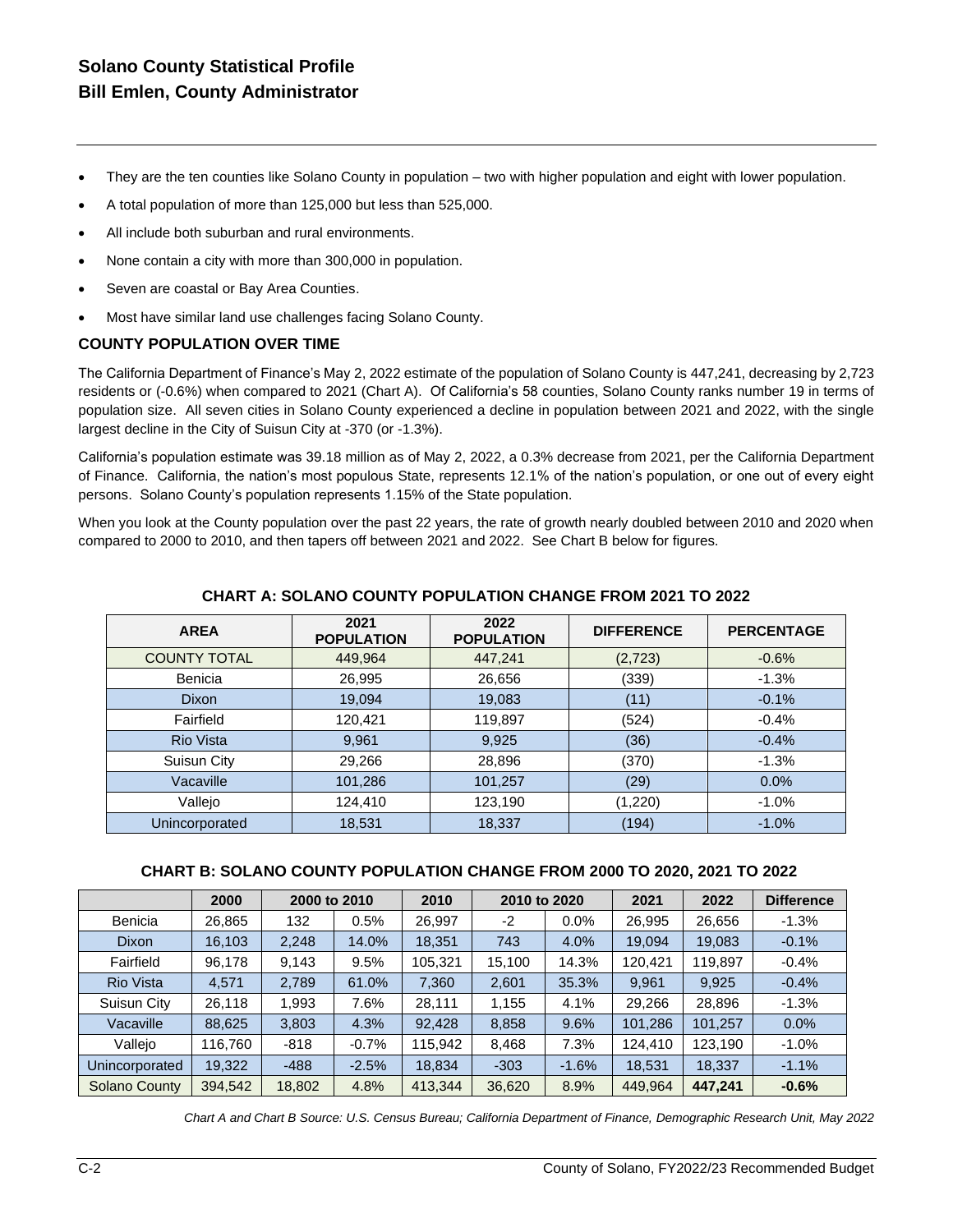### **OUR CHANGING POPULATION – HOW WE COMPARE TO BENCHMARK COUNTIES**

California's population contracted by -0.3% in 2021, with 117,552 fewer residents per the California Department of Finance. Among the ten comparable benchmark counties, Placer, San Luis Obispo, Santa Barbara, Santa Cruz, Tulare and Yolo all added residents. Solano County contracted at a modest rate, with 2,723 fewer residents, or about -0.6% of the County's total population. Napa County lost the greatest number of residents among the comparable counties, when comparing overall percentage of the population, losing 1,339 residents (or -1.0%). Marin, Monterey and Sonoma Counties all lost residents, contracting -0.9%, -0.5% and -0.5%, respectively.

### **CHART C: POPULATION OF BENCHMARK COUNTIES / POPULATION GROWTH AND PERCENTAGE, 2022**

The table below shows the population of the 10 benchmark Counties, including Solano County, and their total population in 2022. Solano County has become the third largest County based on population, moving up one spot from the prior fiscal year, taking over Santa Barbara County, who is now the fourth largest County based on population.



*Source: California Department of Finance, Demographic Research Unit, May 2022*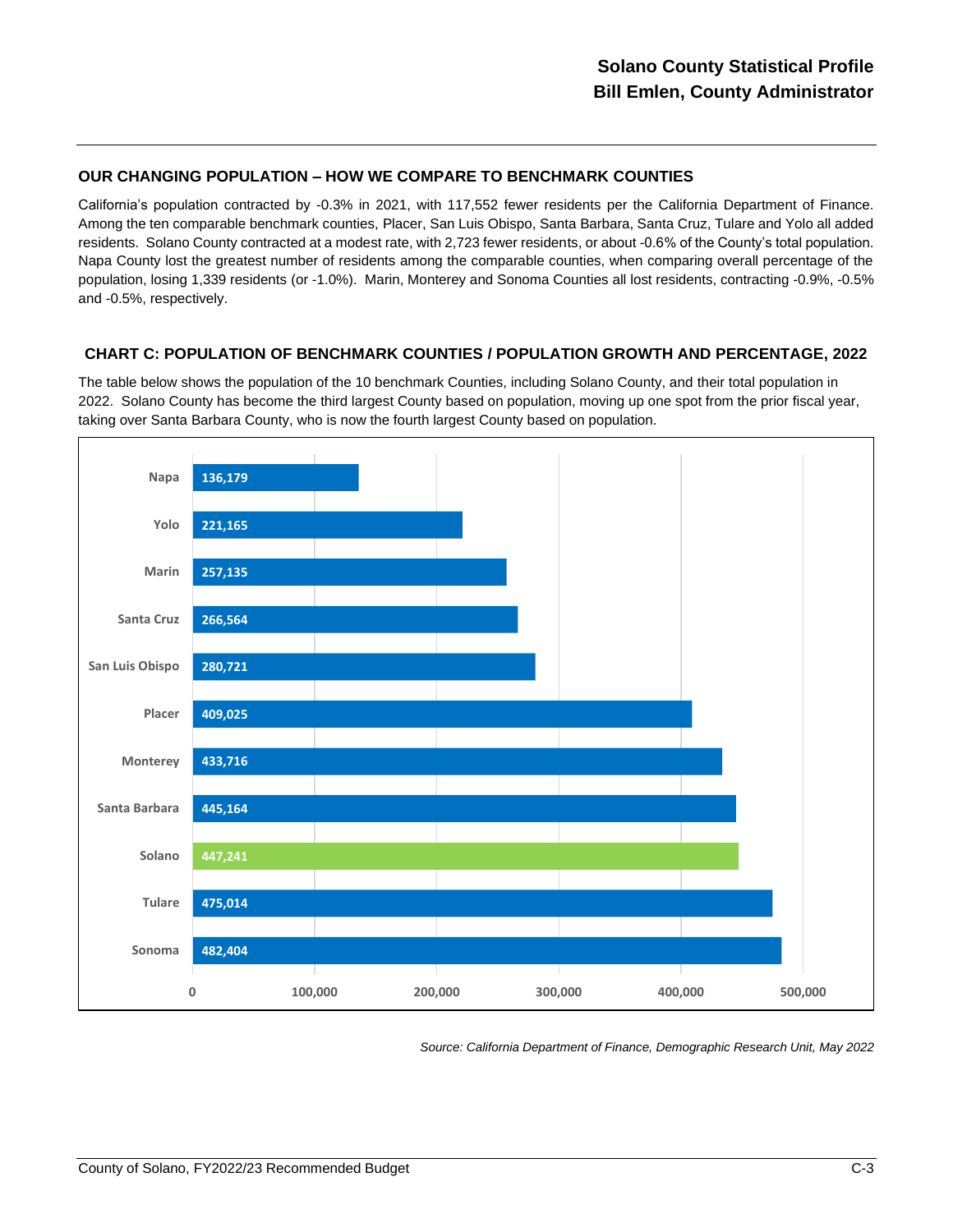# **SNAPSHOT – SOLANO AT A GLANCE, DEMOGRAPHICS**

### EDUCATIONAL ATTAINMENT

Per the 2021 Index of Economic and Community Progress, Solano County's graduation rate (85.8%) fell slightly by 1.1% in 2020/21 (the latest data available) from the previous academic year (86.9%) but remains above the State of California's graduation rate of 83.6%. Per the 2016-2020 American Community Survey, 27.5% of Solano County residents age 25 years and older have attended some college and 29.0% have earned either an associates and/or a bachelor's degree, 0.5% lower than the State average of 29.5%. Solano County residents age 25 and older with a post graduate degree is 8.6%, 4.5 percentage points less than the State average of 13.1%.





#### AGE GROUP BY POPULATION

In Solano County, the number of young and working age adults closely mirrors the national average, whereas the gap between Solano's senior and retirement age population remains mostly flat.

Approximately 24.4% of all people living in Solano County are age 19 or younger. This closely mirrors the State percentage of 25.3%, a difference of 0.9 percentage points.

More than half (59.9%) of Solano County's total population is comprised of residents between 20 and 64 years of age. This is lower (0.4 percentage points) than the State of California's average of 60.3% of the total population.

In Solano County, individuals age 65 years and older represent approximately 15.7% of the total population, down by 2.4 percentage points over the course of a year (down from 18.1% in 2020). In the State of California, this age demographic makes up approximately 14.3% of the total population.

#### RACE IDENTIFICATION

The California Department of Finance generates population projections for all counties in California. Research projects that over the next 10 years Solano County will be increasingly more ethnically diverse. According to the Association of Bay Area Governments and the Metropolitan Transportation Commission, Solano County is the most diverse County in the nation.

By the end of 2022, preliminary predictions indicate that Solano County will be approximately 38.8% White, 26.3% Hispanic, 14.2% African American, 14.0% Asian, and 6.7% Mixed Race, just a slight shift from today's estimates. Please see population estimates chart for estimates for 2025 and 2030 below.

| <b>Ethnic Composition of Solano</b><br><b>County Residents</b> | 2022 Population<br><b>Estimates (year-end)</b> | 2025 Population<br><b>Estimates</b> | 2030 Population<br><b>Estimates</b> |
|----------------------------------------------------------------|------------------------------------------------|-------------------------------------|-------------------------------------|
| White, non-Hispanic                                            | 38.8%                                          | 38.4%                               | 37.7%                               |
| Hispanic or Latino                                             | 26.3%                                          | 26.8%                               | 27.4%                               |
| African American, non-Hispanic                                 | 14.2%                                          | 14.3%                               | 14.4%                               |
| Asian, non-Hispanic                                            | 14.0%                                          | 13.7%                               | 13.4%                               |
| Mixed Race, non-Hispanic                                       | 6.7%                                           | 6.8%                                | 7.1%                                |

|  |  | CHART D: ETHNIC COMPOSITION OF SOLANO COUNTY RESIDENTS, 2022 – 2030 ESTIMATES |  |
|--|--|-------------------------------------------------------------------------------|--|
|  |  |                                                                               |  |

*Source: California Department of Finance, May 2022*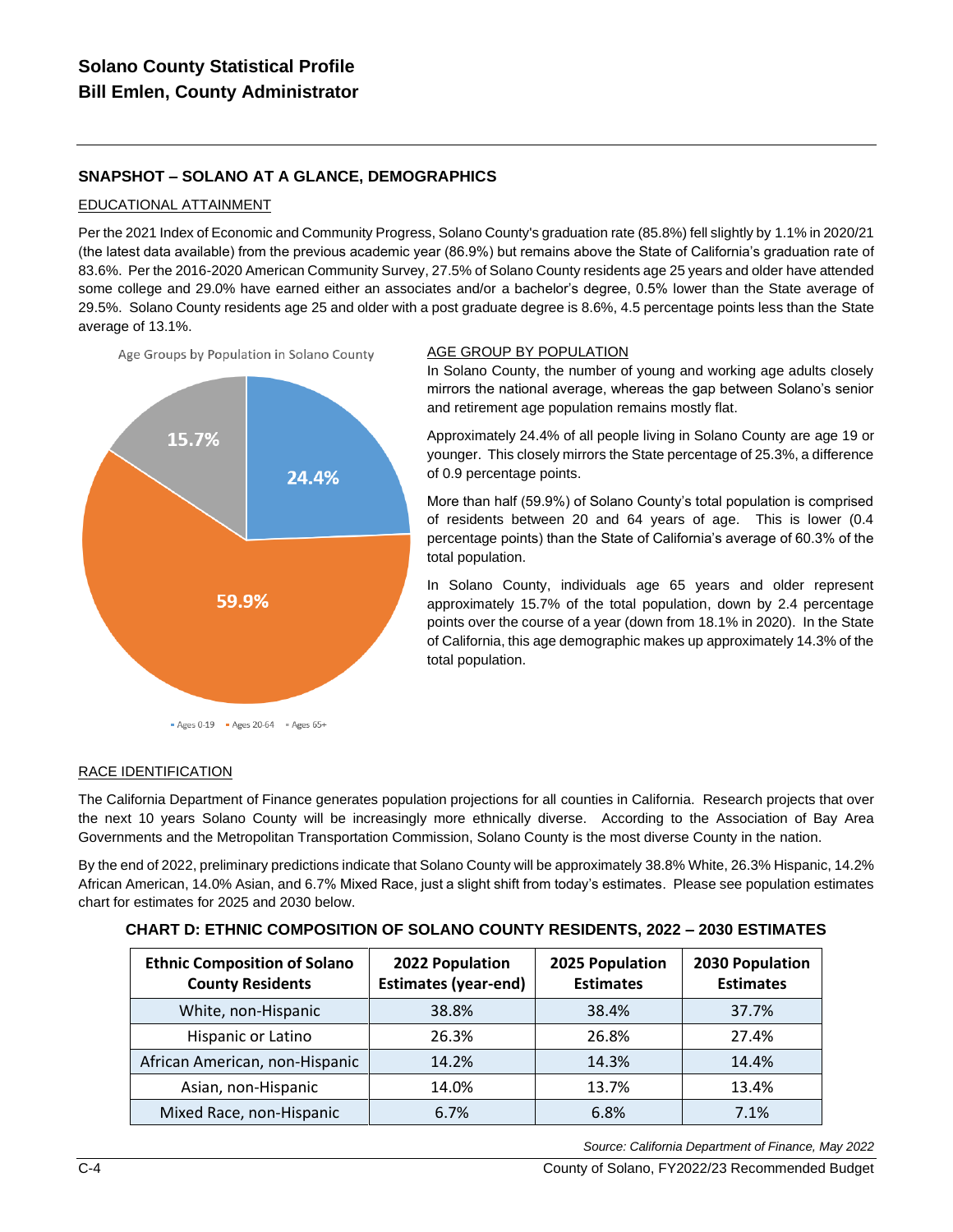### **SOLANO COUNTY – SIZE, DISTRIBUTION AND WHERE PEOPLE LIVE**

According to the California Department of Finance's May 2021 City/County Population Estimates, statewide 82.9% of California residents live in incorporated cities and 17.1% in unincorporated areas. In contrast, 95.8% of residents in Solano County live within the County's seven cities. This phenomenon is by design. In the early 1980s the residents of the County passed an Orderly Growth Initiative, which was extended in 1994, that focuses most urban growth to the incorporated cities. The voters reaffirmed this measure through the adoption of the 2008 Solano County General Plan, sustaining a commitment to city focused growth through 2028.

In comparison to its benchmark counties, Solano County is one of the smaller counties in terms of square miles of land area. According to the U.S. Census Bureau, Solano County consists of 909 square miles, of which 84 square miles is covered with water. The San Pablo Bay, Suisun Bay, the Carquinez Straits, and the Sacramento River provide the County with natural borders to the south and east. Rich agricultural land lies in the northern area of the County while rolling hills are part of the southern area. Approximately 62% of the County land area is comprised of farmland.

This unique mixture of a sizeable urban population and a large rural/agricultural base may create some unique challenges for County government, including:

- Challenges in the transition zones between urbanized areas and agricultural areas (i.e., land use, pesticide use, dust, noise, odors, and vermin).
- Coordination of infrastructure transitions from the urban areas to the rural areas (i.e., reliever routes, upgraded feeder streets/roads, flood control, limited intercity connectivity, and public transportation).
- With limited resources and a reliance on property taxes and State and federal funding, it is a challenge to provide urbandriven needs (as indicated by the high density per square mile) for health, mental health, public assistance, and law and justice services.

### **CHART E: COMPARISON OF LAND AREA, POPULATION DENSITY AND DISTRIBUTION IN BENCHMARK COUNTIES**

| Total square miles, land and water |             | Persons per square mile |                   | Percent of residents living in<br>unincorporated areas |                   |                |
|------------------------------------|-------------|-------------------------|-------------------|--------------------------------------------------------|-------------------|----------------|
| <b>COUNTY</b>                      | <b>LAND</b> | <b>WATER</b>            | <b>COUNTY</b>     | <b>PERSONS</b>                                         | <b>COUNTY</b>     | <b>PERCENT</b> |
| Tulare                             | 4,824       | 15                      | <b>Santa Cruz</b> | 621                                                    | <b>Santa Cruz</b> | 48.5%          |
| <b>Monterey</b>                    | 3,322       | 449                     | <b>Solano</b>     | 529                                                    | San Luis Obispo   | 43.1%          |
| San Luis Obispo                    | 3,304       | 311                     | <b>Marin</b>      | 501                                                    | Santa Barbara     | 31.4%          |
| Santa Barbara                      | 2,737       | 1,052                   | Sonoma            | 318                                                    | Tulare            | 30.3%          |
| Sonoma                             | 1,576       | 192                     | Placer            | 281                                                    | Placer            | 29.1%          |
| Placer                             | 1,404       | 98                      | Yolo              | 223                                                    | Sonoma            | 28.3%          |
| Yolo                               | 1,015       | 9                       | <b>Napa</b>       | 187                                                    | <b>Marin</b>      | 26.2%          |
| <b>Solano</b>                      | 825         | 84                      | Santa Barbara     | 164                                                    | Monterey          | 24.2%          |
| Napa                               | 789         | 40                      | <b>Monterey</b>   | 131                                                    | Napa              | 18.6%          |
| <b>Marin</b>                       | 520         | 308                     | <b>Tulare</b>     | 99                                                     | Yolo              | 14.0%          |
| Santa Cruz                         | 445         | 162                     | San Luis Obispo   | 85                                                     | <b>Solano</b>     | 4.2%           |

*Source: U.S. Census Bureau, California Department of Finance, Demographic Research Unit, May 2022*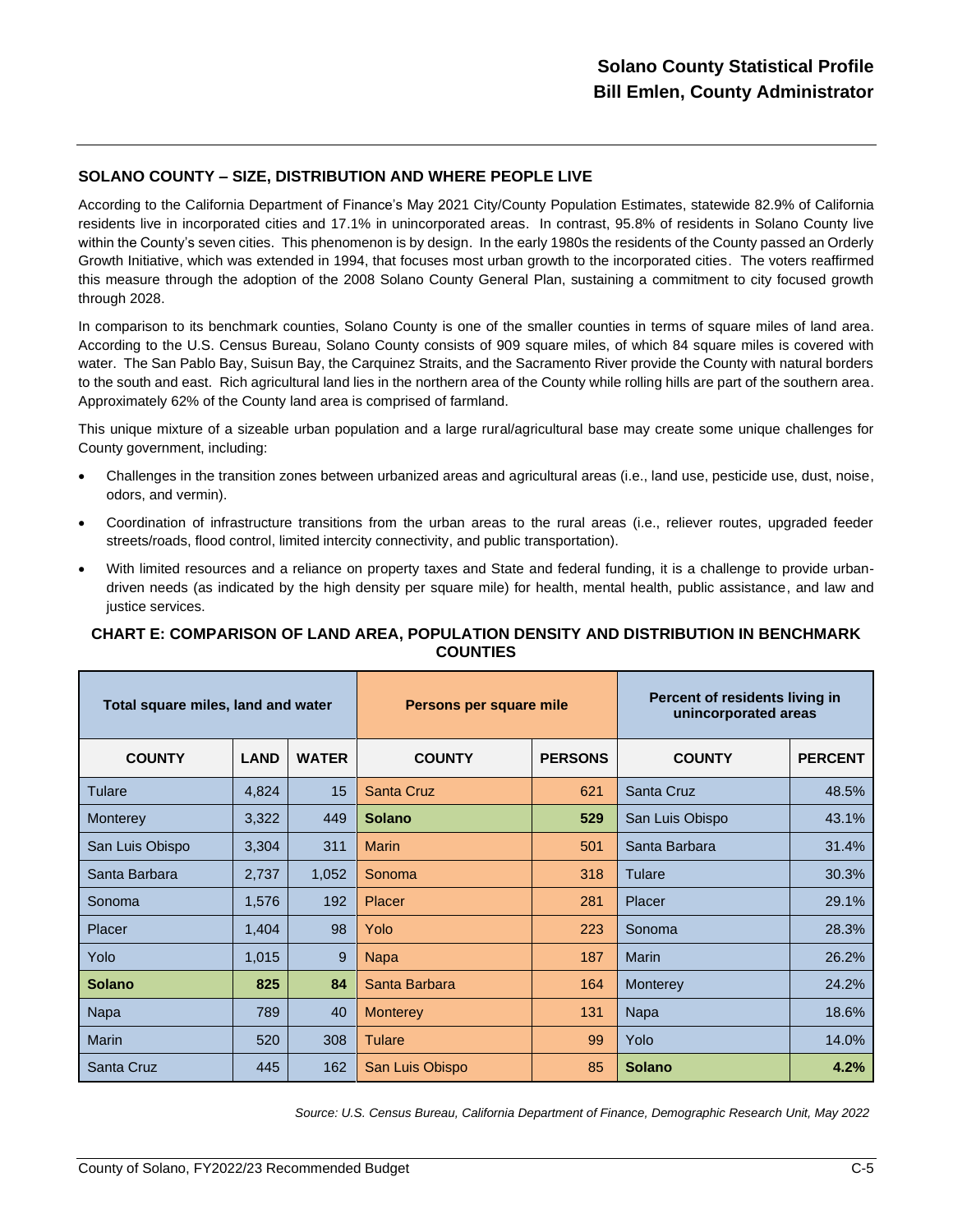# **SOLANO'S POPULATION LIVING IN POVERTY – HOW WE COMPARE**

The U.S. Census Bureau defines the poverty threshold for an average family of four living in the United States (48 contiguous states and the District of Columbia, not including Alaska and Hawaii) as having a median annual family income of \$26,500 or less for calendar year 2022. The average median annual family income for families of four living in Solano County is \$84,638 or 219.3% higher than the national average.

Per the *2016-2020 American Community Survey* by the U.S. Census Bureau, the latest date the data is available, 6.5% of all families are living at or below the federal poverty level in Solano County. This estimate compares to 9.1% of all people, 3.5% of married couples and 12.8% of people under the age of 18 living under the federal poverty level in Solano County. The poverty rate was the highest, estimated at 16.6%, among households with only a female householder and no spouse present.

The number of all families living at or below the poverty level varies considerably among Solano County's seven cities, including Benicia, 4.4% or 1,173 people; Dixon, 7.8% or 1,488 people; Fairfield, 8.6% or 10,311 people; Rio Vista, 10.6% or 1,588 people; Suisun City, 10.1% or 318 people; Vacaville, 6.5% or 6,582 people, and Vallejo, 11.7% or 14,413 people.

Solano County is positioned sixth on the bar chart below when compared to benchmark counties, with five counties having higher poverty rates, including Santa Cruz, Santa Barbara, Yolo, Monterey and Tulare, and five counties with lower poverty rates, including Marin, Napa, Placer, Sonoma and San Luis Obispo. Solano County is 2.5% lower than the statewide average for all families living at or below the poverty level. It should be noted that every county had an improvement (or reduction) in their unemployment rates.



### **CHART F: PERCENTAGE OF POPULATION IN POVERTY (ALL FAMILIES) IN BENCHMARK COUNTIES**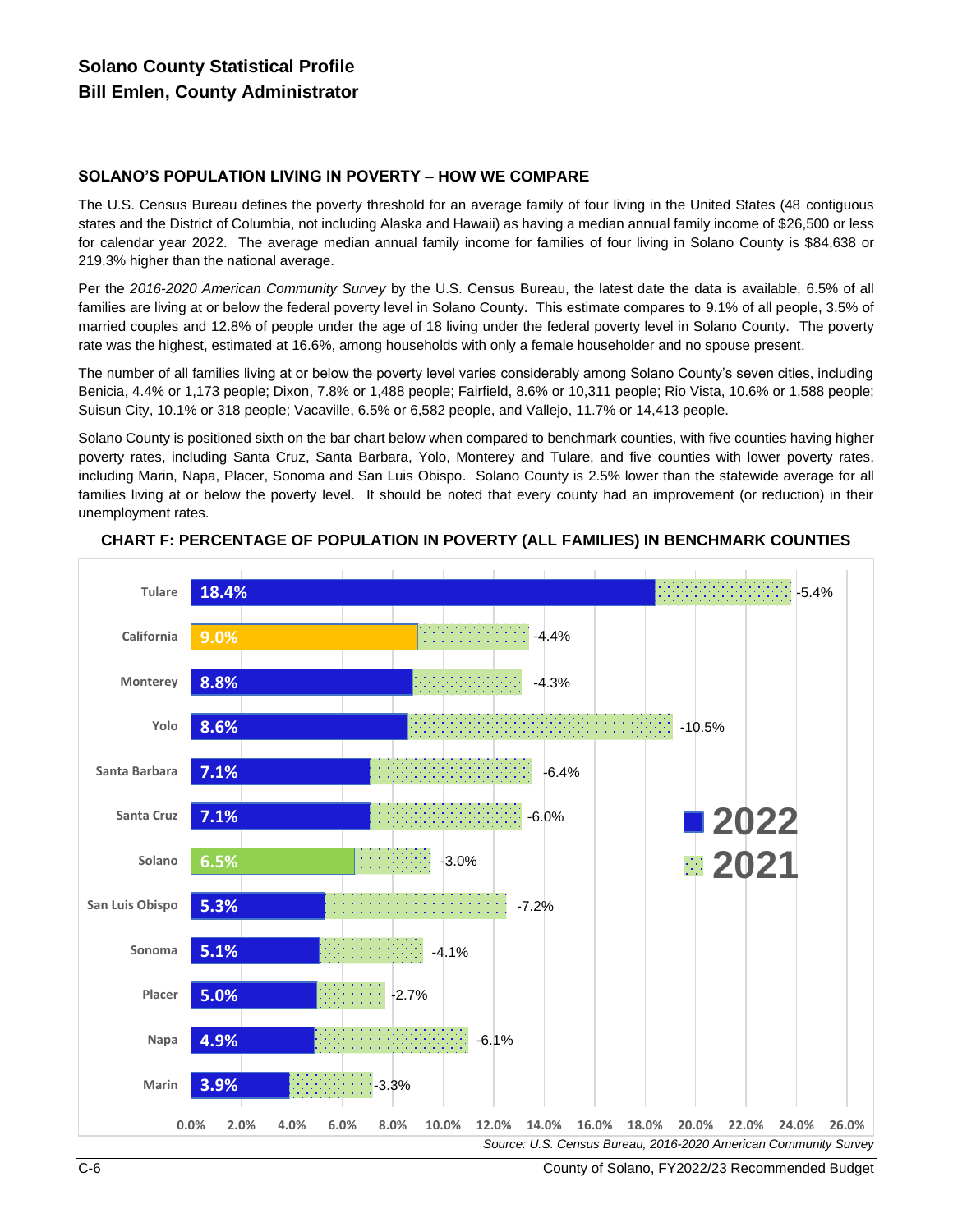# **OUR CHANGING POPULATION – THE NEXT SEVERAL DECADES**

Solano County's population is projected to grow from 413,344 in 2010 to 530,326 or 28.3% by 2050, according to projections by the U.S. Census' American Community Survey (2016-2020). The composition of this population is expected to shift significantly over the next 30 years, with the median age increasing from 37.5 in 2010 to 42.2 in 2050. The aging population will likely affect the types of service demands placed on the County and may impact statewide and regional planning efforts.

One way to evaluate this population change is to analyze the dependency ratio, which examines the population changes in relationship to the traditional working age population of individuals between age 19 to 64. In 2010, for every 6.2 people in the County workforce there were 2.6 children and 1.2 retirees. By 2050, the young population (19 and younger) is expected to increase slightly by 3,131 or 2.7%; the working age population will increase by 35,112 or 13.9% and retiree population by 79,247 or 167.4%. The Department of Finance projects more people will be entering the retiree population than those entering the workforce.



**CHART G: SOLANO SHARE OF POPULATION BY AGE AS PERCENT OF TOTAL POPULATION, 2010-2050**

*Source: 2016-2020 American Community Survey, May 2022*

#### **CHART H: SOLANO COUNTY - ESTIMATED POPULATION CHANGE BY DECADE AND 2022 SNAPSHOT**

| <b>AGE DEMOGRAPHIC</b>  | 2010    | 2020    | 2022     | 2030     | 2040     | 2050     |
|-------------------------|---------|---------|----------|----------|----------|----------|
| Young (19 and younger)  | 112.991 | 110.247 | 110.500  | 110.856  | 113,289  | 115.945  |
| Working Age (20 to 64)  | 252.744 | 253.865 | 255.233  | 261,003  | 275.609  | 287.802  |
| Retiree (65 and older)  | 47.609  | 76.072  | 83.147   | 107.417  | 121.266  | 126,579  |
| <b>TOTAL POPULATION</b> | 413.344 | 440.184 | 448.880* | 479.276* | 510.164* | 530,326* |

*\* Projection by years end. Source: California Department of Finance, May 2022*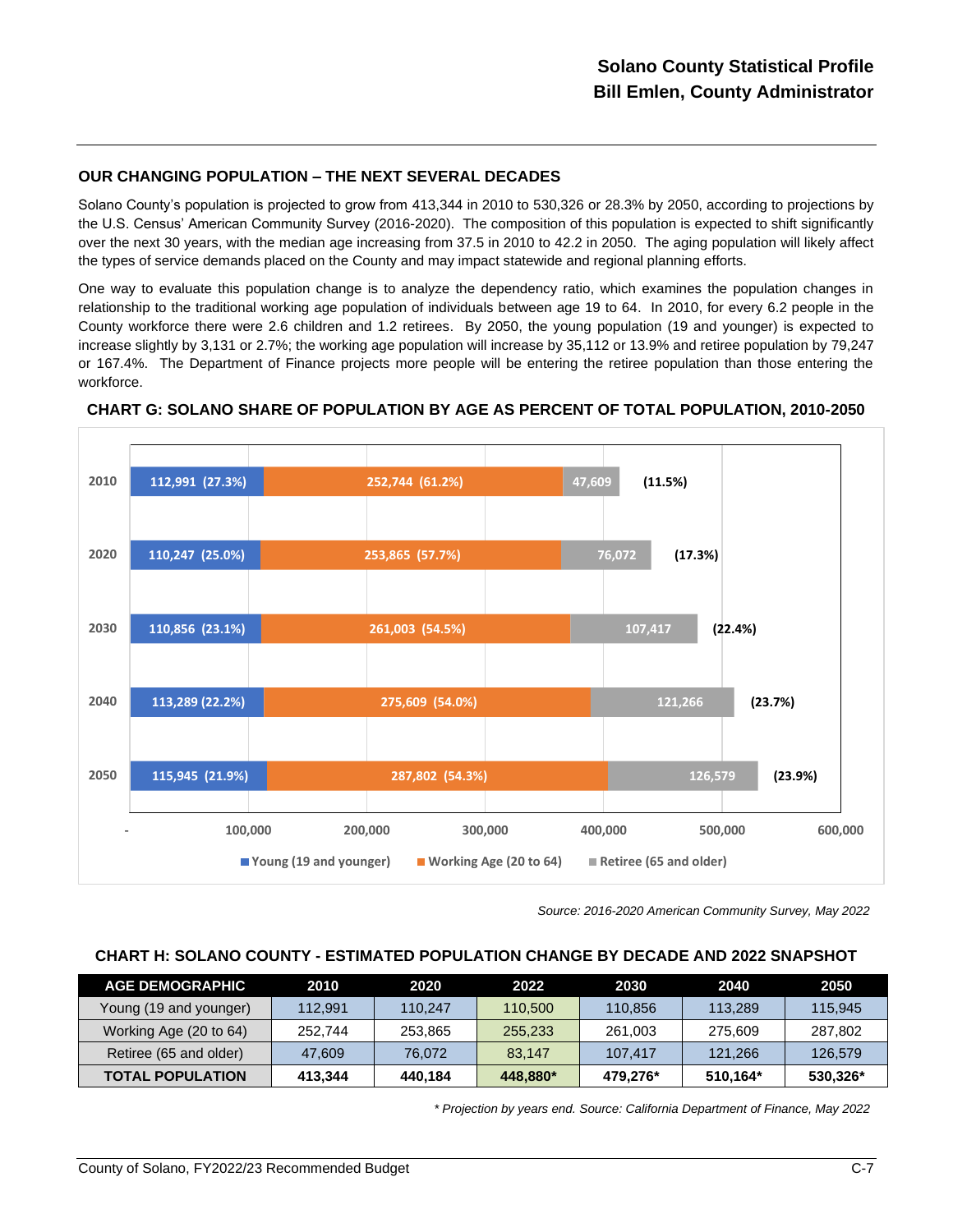# **UNEMPLOYMENT AND THE ECONOMY**

Most every County in the United States was impacted economically by the COVID-19 pandemic health emergency, having a direct impact on their regional unemployment rates. Prior to March of 2020, the unemployment rate in Solano County had been relatively stable – between 4.1% and 4.6% – a level considered "full employment" by most economists. In April 2020, at the beginning of the health emergency, the unemployment rate in Solano County reached an all-time high, peaking at 15.7%. In March 2021, nearly a year later, the unemployment rate had fallen to 7.8%, a significant decrease from the previous year. As of March 2022, the economy has mostly stabilized in Solano County, as well as in California and the rest of the nation.

**Chart I** below shows the year over year unemployment rates in benchmark Counties (March to March). As of March 2022, the unemployment rate in Solano County is 4.6%. **Chart J** below shows the year over year unemployment rates in Solano County cities (March to March) and how they have changed over time.

| <b>COUNTY</b>        | 2018    | 2019  | 2020  | 2021  | 2022    |
|----------------------|---------|-------|-------|-------|---------|
| <b>MARIN</b>         | 2.3%    | 2.7%  | 3.0%  | 4.8%  | $2.4\%$ |
| <b>PLACER</b>        | 3.2%    | 3.7%  | 4.0%  | 5.5%  | 2.8%    |
| <b>SONOMA</b>        | 2.8%    | 3.3%  | 3.6%  | 6.0%  | $3.0\%$ |
| <b>NAPA</b>          | 3.2%    | 3.5%  | 4.0%  | 6.6%  | 3.2%    |
| <b>SANTA BARBARA</b> | 4.4%    | 4.9%  | 5.6%  | 6.6%  | 3.5%    |
| YOLO                 | $5.0\%$ | 5.3%  | 5.9%  | 6.4%  | 3.7%    |
| <b>CALIFORNIA</b>    | 4.2%    | 4.6%  | 5.6%  | 8.2%  | 4.2%    |
| <b>SOLANO</b>        | 4.1%    | 4.6%  | 5.0%  | 7.8%  | 4.6%    |
| <b>SANTA CRUZ</b>    | 6.3%    | 6.9%  | 7.9%  | 8.1%  | 5.2%    |
| <b>MONTEREY</b>      | 9.4%    | 10.1% | 11.8% | 10.4% | 7.6%    |
| <b>TULARE</b>        | 11.0%   | 12.1% | 14.5% | 11.6% | 8.4%    |

### **CHART I: UNEMPLOYMENT RATES FROM MARCH 2018 TO MARCH 2022 IN BENCHMARK COUNTIES**

*Source: California Employment Development Department, March 2018 to March 2022*

#### **CHART J: UNEMPLOYMENT RATES FROM MARCH 2018 TO MARCH 2022 IN SOLANO COUNTY CITIES**

| <b>CITY</b>        | 2018 | 2019 | 2020 | 2021 | 2022 |
|--------------------|------|------|------|------|------|
| <b>BENICIA</b>     | 2.8% | 3.0% | 3.6% | 5.5% | 2.8% |
| <b>VACAVILLE</b>   | 3.4% | 3.7% | 4.2% | 7.4% | 3.8% |
| <b>FAIRFIELD</b>   | 3.7% | 4.3% | 4.8% | 7.4% | 4.2% |
| <b>DIXON</b>       | 3.5% | 5.1% | 5.0% | 7.4% | 4.5% |
| <b>SUISUN CITY</b> | 3.7% | 4.4% | 4.8% | 7.5% | 4.5% |
| <b>VALLEJO</b>     | 4.3% | 4.8% | 5.1% | 8.8% | 4.9% |
| <b>RIO VISTA</b>   | 3.3% | 3.6% | 5.0% | 9.6% | 8.5% |

*Source: California Employment Development Department, March 2018 to March 2022*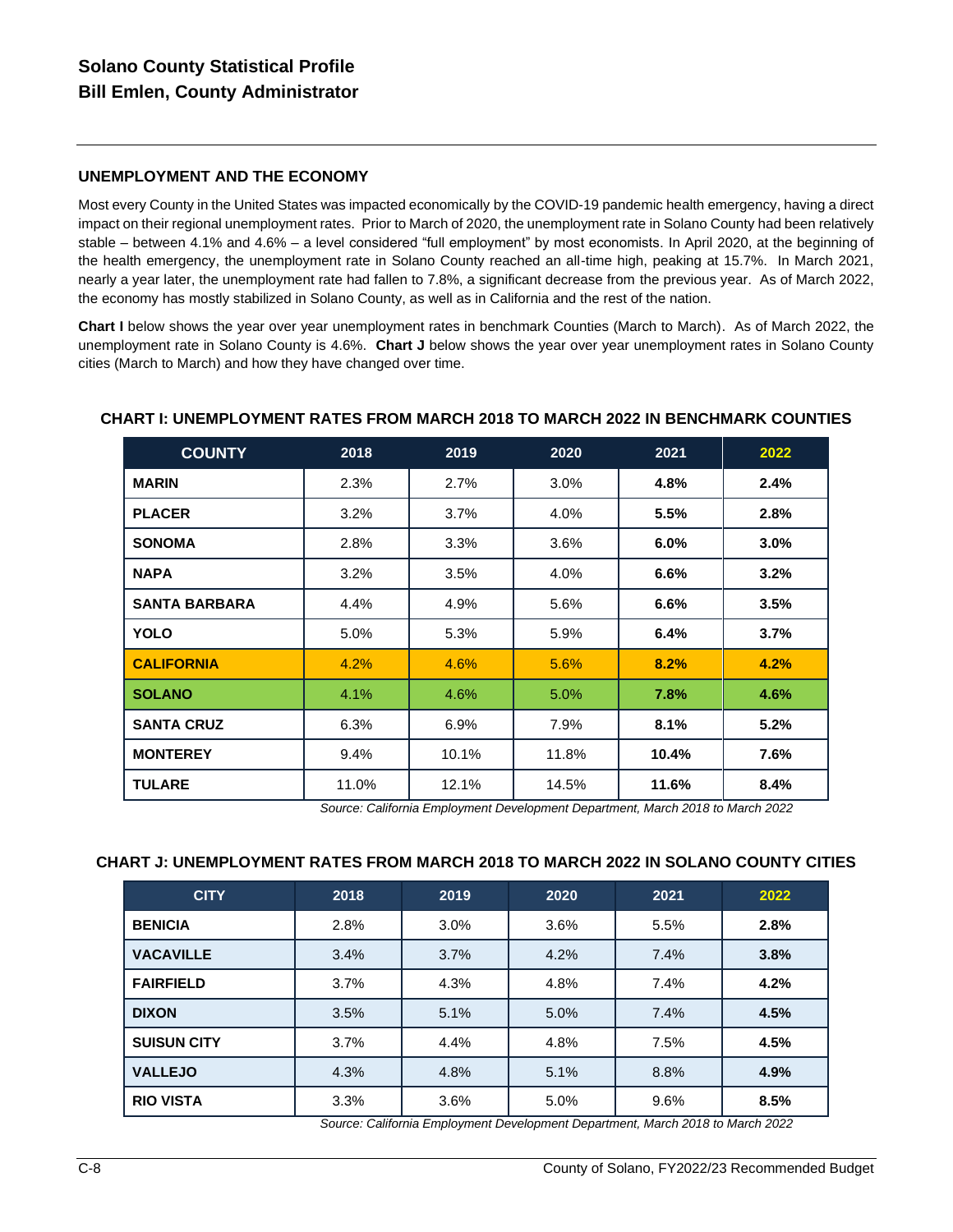### **CHANGE IN PERSONAL INCOME – HOW IT AFFECTS PURCHASING POWER**

Personal income is made up of wages and salaries, transfer payments from all levels of government, investment income (dividends, interest, and rents), business income from owning a business (proprietor's income), and other income sources. The California Department of Finance, May 2, 2022 *report* indicates that per capita income in Solano County (\$36, 685), the metric used to determine average per-person income for an area, outpaced the national economy per capita income of \$35,672, but was slightly slower than California's per capita income of \$38,576.

Per the 2020 statistics from the *California Department of Finance, 2016-2020 American Community Survey* (the latest date the data is available), Solano County ranks as the fourth lowest in per capita income when compared to benchmark counties. Solano County's growth rate in per capita income decreased by -0.8% (or \$283) between 2019 and 2020 but decreasing at a slower pace than most of the benchmark counties. Solano County's per capita income of \$36,685 in 2020 is -5.1% or \$1,891 less than the State's per capita income of \$38,576.

Because the change in per capita income data lags by one year, the data collected in May 2022 has shown a decrease in personal income, as it is pulling data collected from 2020; however, data to be collected in 2023 is likely to show an increase as lost personal income related to the COVID-19 pandemic began to recover in 2021. It is difficult to speculate how much of an increase this will be as Solano County, the State of California, and the rest of the world are all recovering at a different pace from the emergency.



**CHART K: CHANGE IN PER CAPITA INCOME IN BENCHMARK COUNTIES – 2020 DATA**

*Source: California Department of Finance, American Community Survey, May 2, 2022 (2020 data)*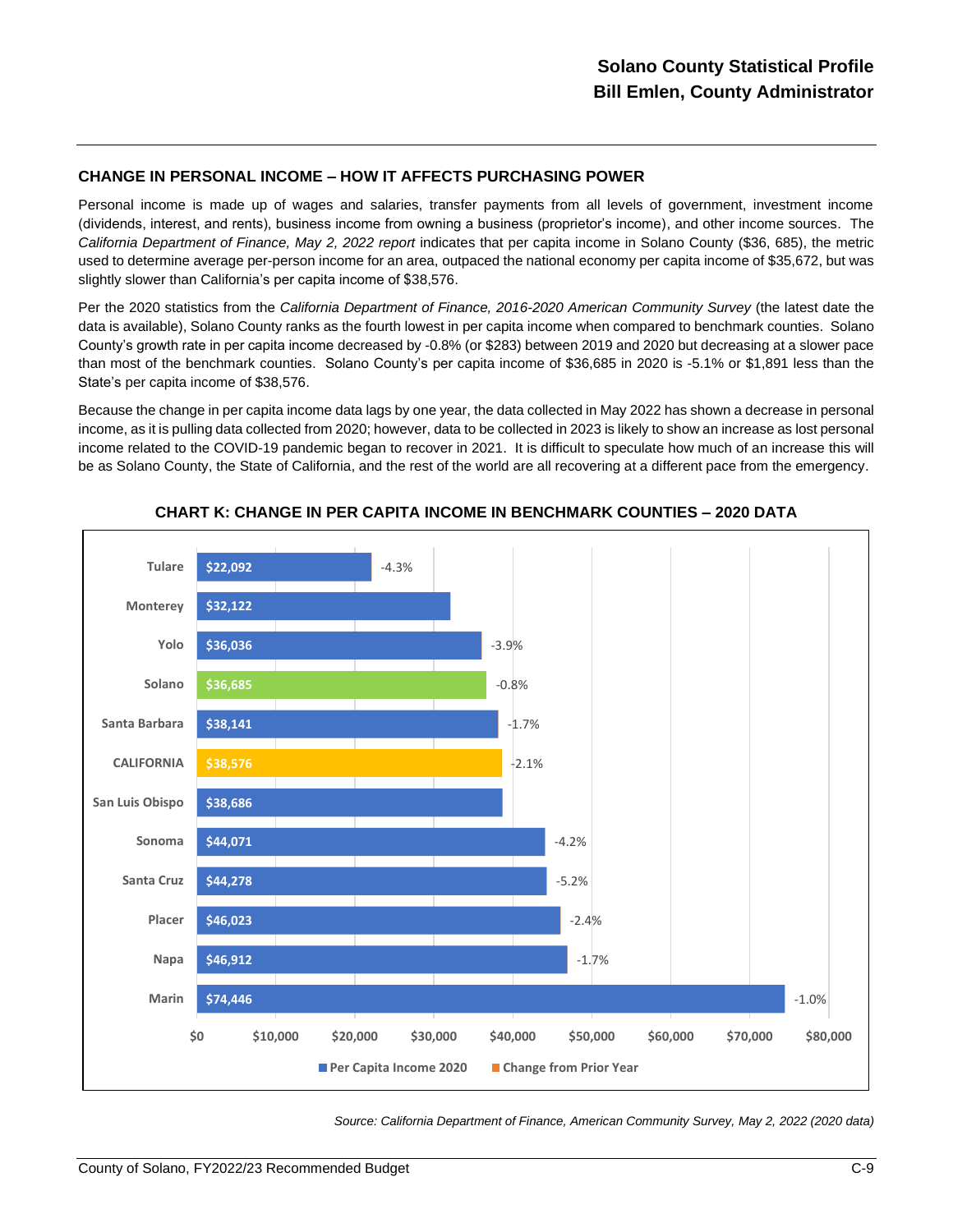# **MEDIAN HOUSEHOLD INCOME COMPARISONS AMONG BENCHMARK COUNTIES**

Median household income is comprised of the average income of every resident (within that household) over the age of 15. Sources of income include personal wages and salaries, disability payments, including child support payments received, along with personal business earnings, investments, and other routine sources of income.

The *California Department of Finance, 2016-2020 American Community Survey* reports that along with per capita income, median household income (MHI) is a good indicator of how typical households generate and use income, including spending and savings.

Per the 2022 statistics from the California Department of Finance, Solano County ranks as the sixth highest in MHI when compared to benchmark counties. Solano County's MHI of \$84,638 in 2020 is a decrease of \$2,014 per household (or -2.3%) over the previous year (2019). With these modest decreases, Solano County sits in the middle of the benchmark counties when comparing MHI, with five counties with a higher MHI, including Marin, Placer, Napa, Santa Cruz, and Sonoma Counties, and five counties with a lower MHI, including Santa Barbara, San Luis Obispo, Monterey, Yolo and Tulare Counties. It is important to note that five of the ten benchmark counties all saw year over year declines in MHI, including Placer, Napa, Sonoma, Monterey and Tulare, and five counties saw an increase, including Marin, Santa Cruz, Santa Barbara, San Luis Obispo and Yolo Counties. Additionally, Solano County outperformed the State of California's MHI of \$78,672 by \$5,966 (or 7.5%).

Because the change in MHI data lags by one year, the data collected in May 2022 has shown a decrease in MHI for half of the benchmark counties, as it is pulling data collected from 2020; however, the data collected in 2023 is likely to show an increase (or a recovery) due to lost MHI related to the COVID-19 pandemic. It is difficult to speculate how much of an increase this will be as Solano County, the State of California, and the rest of the world is still recovering from the dynamic effects of the pandemic.



**CHART L: CHANGE IN MEDIAN HOUSEHOLD INCOME IN BENCHMARK COUNTIES – 2020 DATA**

*Source: 2016-2020 American Community Survey, CA Department of Finance – Figures are based on 2020 inflation dollars*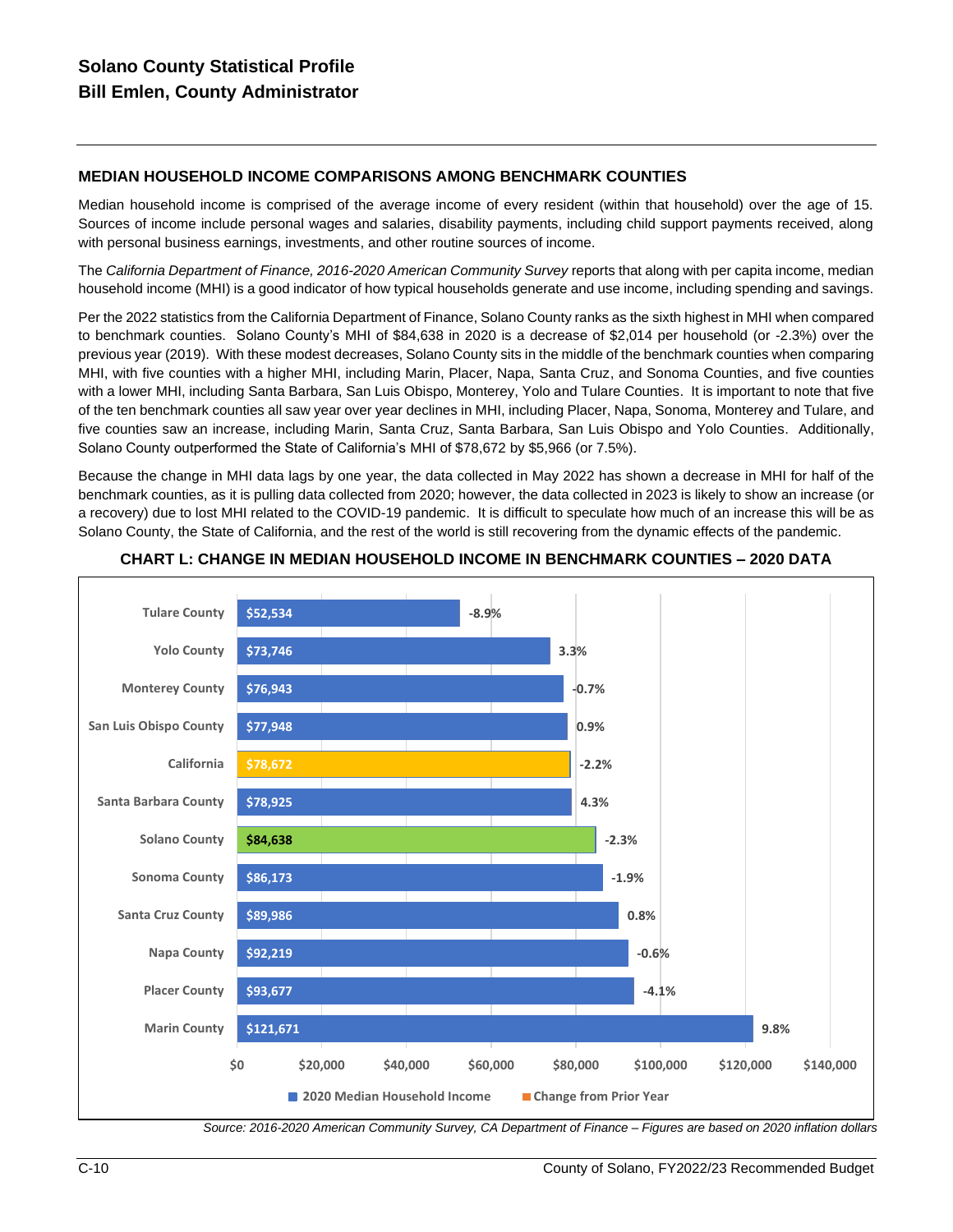#### **HEALTH INSURANCE COVERAGE, HOW WE COMPARE**

| Percent of Residents with Healthcare in Benchmark Counties                                                                                                    |                                 |                                              |                               |                                           |  |  |  |
|---------------------------------------------------------------------------------------------------------------------------------------------------------------|---------------------------------|----------------------------------------------|-------------------------------|-------------------------------------------|--|--|--|
|                                                                                                                                                               |                                 |                                              |                               |                                           |  |  |  |
| <b>BENCHMARK</b><br><b>COUNTY</b>                                                                                                                             | Health<br>Insurance<br>Coverage | <b>Private</b><br>Health<br><b>Insurance</b> | Public<br>Health<br>Insurance | <b>No Health</b><br>Insurance<br>Coverage |  |  |  |
| <b>California</b>                                                                                                                                             | 92.8                            | 64.3                                         | 28.5                          | 7.2                                       |  |  |  |
| Marin                                                                                                                                                         | 96.8                            | 79.5                                         | 17.3                          | 3.2                                       |  |  |  |
| Monterey                                                                                                                                                      | 90.6                            | 58.3                                         | 32.3                          | 9.4                                       |  |  |  |
| Napa                                                                                                                                                          | 94.1                            | 73.1                                         | 21.0                          | 5.9                                       |  |  |  |
| Placer                                                                                                                                                        | 96.3                            | 80.4                                         | 15.9                          | 3.7                                       |  |  |  |
| San Luis Obispo                                                                                                                                               | 94.0                            | 74.1                                         | 19.9                          | 6.0                                       |  |  |  |
| Santa Barbara                                                                                                                                                 | 90.1                            | 64.0                                         | 26.1                          | 9.9                                       |  |  |  |
| Santa Cruz                                                                                                                                                    | 94.8                            | 71.9                                         | 22.9                          | 5.2                                       |  |  |  |
| <b>Solano</b>                                                                                                                                                 | 95.0                            | 73.0                                         | 22.0                          | 5.0                                       |  |  |  |
| Sonoma                                                                                                                                                        | 94.0                            | 72.4                                         | 21.6                          | 6.0                                       |  |  |  |
| Tulare                                                                                                                                                        | 92.2                            | 45.1                                         | 47.1                          | 7.8                                       |  |  |  |
| Yolo                                                                                                                                                          | 95.7                            | 73.2                                         | 22.5                          | 4.3                                       |  |  |  |
| Source: 2016-2020 American Community Survey. Percentages<br>may not sum up to 100% as numbers reflect partial coverage and<br>may be counted in both columns. |                                 |                                              |                               |                                           |  |  |  |

Health insurance is a means of financing a person's health care expenses. Most people in the United States have private health insurance, primarily through an employer, some obtain coverage through programs offered by the government, while other individuals do not have health insurance at all (i.e. they are uninsured). Being uninsured greatly influences the services they receive and escalates the costs associated with accessing healthcare. There are many social determinants of health – such as access to food, housing, and economic stability – that are often associated with not having health insurance.

Nationally, in 2020 (the latest date the data is available) 8.7% of people, or 28.1 million, did not have health insurance at any point during the year. Between 2019 and 2020, the total population for the United States slightly decreased, largely due to changes in deaths, births and immigration rates.

In California, the population slightly increased between 2019 and 2020, and the number of uninsured residents decreased slightly from 7.5% in 2019 to 7.2% in 2020. The uninsured rate in California continues to decrease and more people have health insurance since the implementation of the Affordable Care Act (ACA). In 2013, almost 18 out of 100 people did not have health insurance (17.8%); in 2020

that number dropped to 7 out of 100 people that do not have health insurance (7.2%).

More people in Solano County have obtained health insurance since the ACA, from 12.9% uninsured in 2013 (51,556 people) to 5.0% uninsured in 2020 (21,737 people).

#### **DEMAND FOR PUBLIC ASSISTANCE PROGRAMS INCREASED DURING PANDEMIC**

The increasingly high cost of living, coupled with job loss and the economic crisis created by COVID-19, has increased food insecurity in Solano County. There has been a 25% increase in daily CalFresh applications from 2020 to 2022 – from 144 to 180 applications per day. Similarly, the number of CalWORKS and General Assistance applicants have increased since 2020. The number of Medi-Cal applications have decreased from 2020 to 2022, from 82 to 65 applications per day. Overall, the number of Solano County residents receiving multiple public assistance programs (or unduplicated) increased by 9.1%, from 128,832 in March 2021 to 140,598 in March 2022.

#### **COMMUNITY HEALTH ASSESSMENT SURVEY IDENTIFIES TOP HEALTH CONCERNS**

In 2020, the Solano County Health and Social Services Department, Public Health division, commissioned the Community Health Assessment (CHA), a community-wide survey to capture data for SPH and partners to understand county health issues and emerging trends and to inform planning. Overall, eight health needs emerged as top concerns in Solano County, including economic security, housing, access to care, education, violence and injury prevention, behavioral health, healthy eating and active living, and maternal and infant health. The CHA is part of an ongoing broader community health improvement process and is developed in preparation for the Community Health Improvement Plan (CHIP), which uses CHA data to identify priorities.

Public Health's next steps are to implement programming aimed at: improving the eight areas identified in the survey; sharing the CHA with community partners to raise awareness of County health issues and emerging trends; collaboratively developing Community Health Improvement Plan (CHIP) to co-create a vision of health for Solano County with local partners and community members; and obtaining Public Health Accreditation. The full survey, its findings and related materials can be found by visiting the Solano County Public Health website, [https://www.SolanoCounty.com/PH.](https://www.solanocounty.com/PH)

*Source: American Community Survey | Selected Characteristics of Health Insurance Coverage in the United States. 2016- 2020 estimates. Table ID[: S2701](https://data.census.gov/cedsci/table?q=S2701) an[d S2703](https://data.census.gov/cedsci/table?q=s2703)*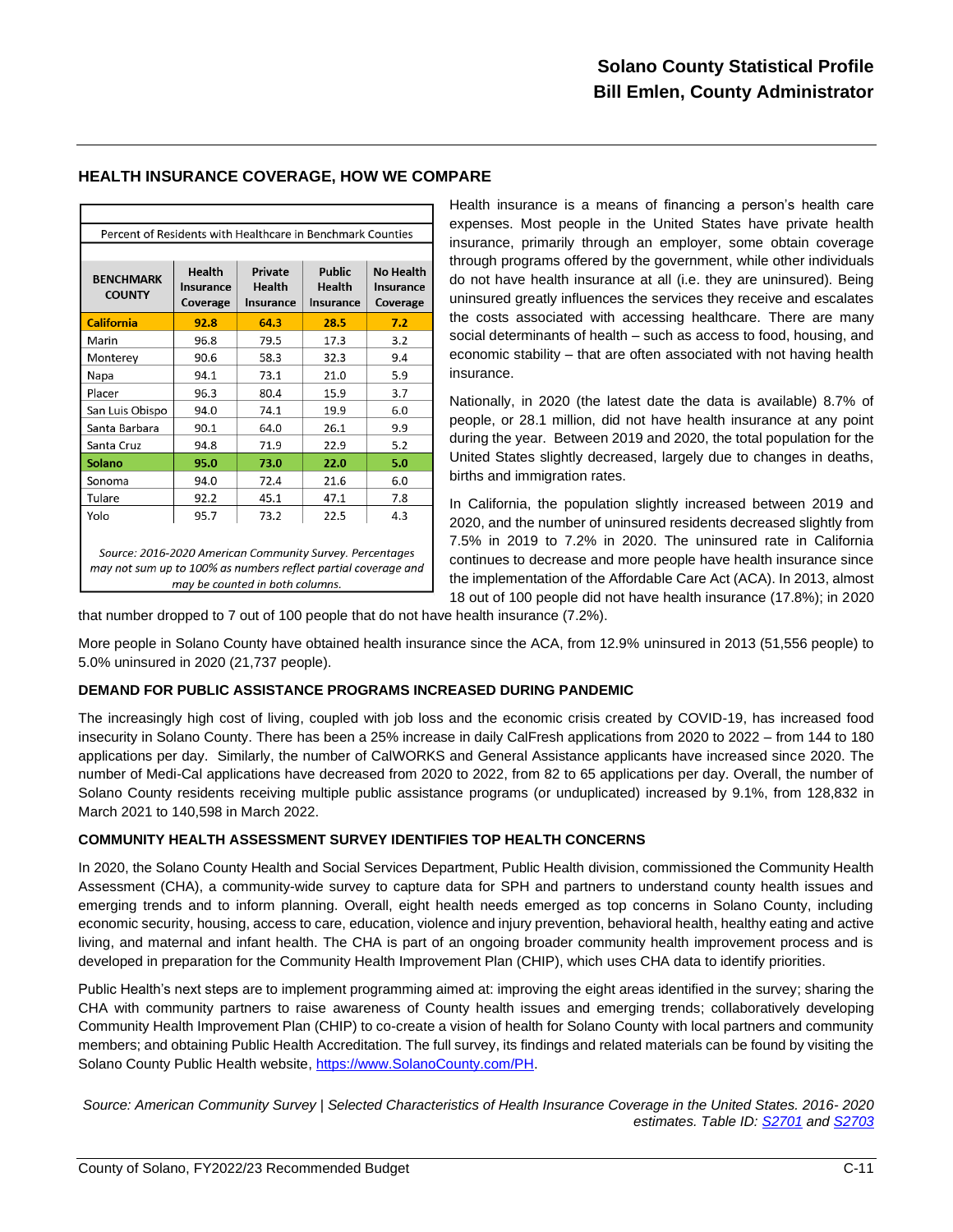# **COMMUTING DISTANCES IN BENCHMARK COUNTIES**

Per the U.S. Census Bureau, Overflow Data estimates that Californians spend more time in the car than commuters in most other states, with an average drive time of 32.6 minutes one-way. The distance to work also plays a major role in how long workers spend in the car or time spent using regional public transportation as they travel farther and farther to get to their jobs. When compared to the benchmark counties, Solano County ranks second lowest in the number of drivers who drive more than 10 miles one-way to get to work (18.1%), just behind Marin County (14.7%). Santa Barbara County workers travel the furthest to get to work with more than half of all workers (56.0%) traveling more than 50 miles one-way.

| <b>BENCHMARK</b> | <b>TOTAL</b>     |         | More than 50<br>miles |        | 25 to 50 miles |        | 10 to 24 miles |        | Less than 10 miles |  |
|------------------|------------------|---------|-----------------------|--------|----------------|--------|----------------|--------|--------------------|--|
| <b>COUNTY</b>    | <b>COMMUTERS</b> | Count   | <b>Share</b>          | Count  | <b>Share</b>   | Count  | <b>Share</b>   | Count  | <b>Share</b>       |  |
| Marin            | 113.755          | 41.755  | 36.7%                 | 35.458 | 31.2%          | 19.814 | 17.4%          | 16.728 | 14.7%              |  |
| <b>Solano</b>    | 140,695          | 57.054  | 40.6%                 | 31,645 | 22.5%          | 26.476 | 18.8%          | 25,520 | 18.1%              |  |
| Santa Cruz       | 205.030          | 105.642 | 51.5%                 | 40.378 | 19.7%          | 20.235 | 9.9%           | 38.775 | 18.9%              |  |
| Tulare           | 159.399          | 77.708  | 48.8%                 | 34.682 | 21.8%          | 15.357 | 9.6%           | 31,652 | 19.9%              |  |
| San Luis Obispo  | 111,030          | 45.940  | 41.4%                 | 30,552 | 27.5%          | 9.973  | 9.0%           | 24,565 | 22.1%              |  |
| Napa             | 52,940           | 30.705  | 58.0%                 | 24,062 | 45.5%          | 10.096 | 19.1%          | 12,139 | 22.9%              |  |
| Sonoma           | 78,438           | 52,352  | 66.7%                 | 22,260 | 28.4%          | 7.748  | 9.9%           | 18.338 | 23.4%              |  |
| Monterey         | 169,602          | 78,810  | 46.5%                 | 31,803 | 18.8%          | 14,836 | 8.7%           | 44,153 | 26.0%              |  |
| Placer           | 127,248          | 75,626  | 59.4%                 | 45.434 | 35.7%          | 17,376 | 13.7%          | 34,246 | 26.9%              |  |
| Yolo             | 70.910           | 36.094  | 50.9%                 | 28,438 | 40.1%          | 15,042 | 21.2%          | 19.774 | 27.9%              |  |
| Santa Barbara    | 167.105          | 93.598  | 56.0%                 | 23.445 | 14.0%          | 22.105 | 13.2%          | 51.402 | 30.8%              |  |

**CHART M: DISTANCE COMMUTERS DRIVE TO GET TO WORK (ONE-WAY)**

*(Source: Longitudinal Employment and Housing Dynamics, 2020 data set[, http://onthemap.ces.census.gov\)](http://onthemap.ces.census.gov/)*

#### **WHERE PEOPLE CHOOSE TO WORK**

According to the Brookings Institute, proximity to employment can influence a range of economic and social outcomes, from local fiscal health to the employment prospects of residents. For local governments, including in Solano County, where people work plays a role in the revenues generated from the area's commercial and industrial tax base, which can influence local fiscal health and the quality of public services. Solano County ranks eighth among the benchmark Counties for the number of commuters who both live and work within the Solano County.

|                                   |                                  |                                   | <b>INFLUX OF COMMUTERS</b> |                                           | <b>OUTFLOW OF COMMUTERS</b> | <b>NATIVE COMMUTERS</b>                    |                   |
|-----------------------------------|----------------------------------|-----------------------------------|----------------------------|-------------------------------------------|-----------------------------|--------------------------------------------|-------------------|
| <b>BENCHMARK</b><br><b>COUNTY</b> | <b>TOTAL</b><br><b>COMMUTERS</b> | Emp. / Live<br><b>Outside Co.</b> | <b>PERCENTAGE</b>          | Live Inside /<br>Emp.<br><b>Elsewhere</b> | <b>PERCENTAGE</b>           | Emp. &<br><b>Work</b><br><b>Inside Co.</b> | <b>PERCENTAGE</b> |
| San Luis Obispo                   | 149,165                          | 34,570                            | 23.2%                      | 38,135                                    | 25.6%                       | 76,460                                     | 51.3%             |
| Santa Barbara                     | 247,544                          | 67,379                            | 27.2%                      | 56,994                                    | 23.0%                       | 123,171                                    | 49.8%             |
| Sonoma                            | 286,144                          | 65,907                            | 23.0%                      | 81,114                                    | 28.3%                       | 139,123                                    | 48.6%             |
| Monterey                          | 231.287                          | 59.211                            | 25.6%                      | 61.685                                    | 26.7%                       | 110,391                                    | 47.7%             |
| Tulare                            | 222,447                          | 55,020                            | 24.7%                      | 63.048                                    | 28.3%                       | 104.379                                    | 46.9%             |
| Santa Cruz                        | 154.705                          | 38.109                            | 24.6%                      | 54.007                                    | 34.9%                       | 62.589                                     | 40.5%             |
| <b>Napa</b>                       | 111,044                          | 40,904                            | 36.8%                      | 34,042                                    | 30.7%                       | 36,098                                     | 32.5%             |
| <b>Solano</b>                     | 274,599                          | 70.946                            | 25.8%                      | 133,904                                   | 48.8%                       | 69,749                                     | 25.4%             |
| <b>Marin</b>                      | 180,500                          | 71.025                            | 39.3%                      | 66,745                                    | 37.0%                       | 42,730                                     | 23.7%             |
| Placer                            | 274,606                          | 108,834                           | 39.6%                      | 101,924                                   | 37.1%                       | 63,848                                     | 23.3%             |
| Yolo                              | 153.461                          | 66.487                            | 43.3%                      | 54.113                                    | 35.3%                       | 32.861                                     | 21.4%             |

#### **CHART N: INFLUX / OUTFLOW OF WORKERS IN BENCHMARK COUNTIES**

*(Source: United States Census Bureau[, http://data.census.gov\)](http://data.census.gov/)*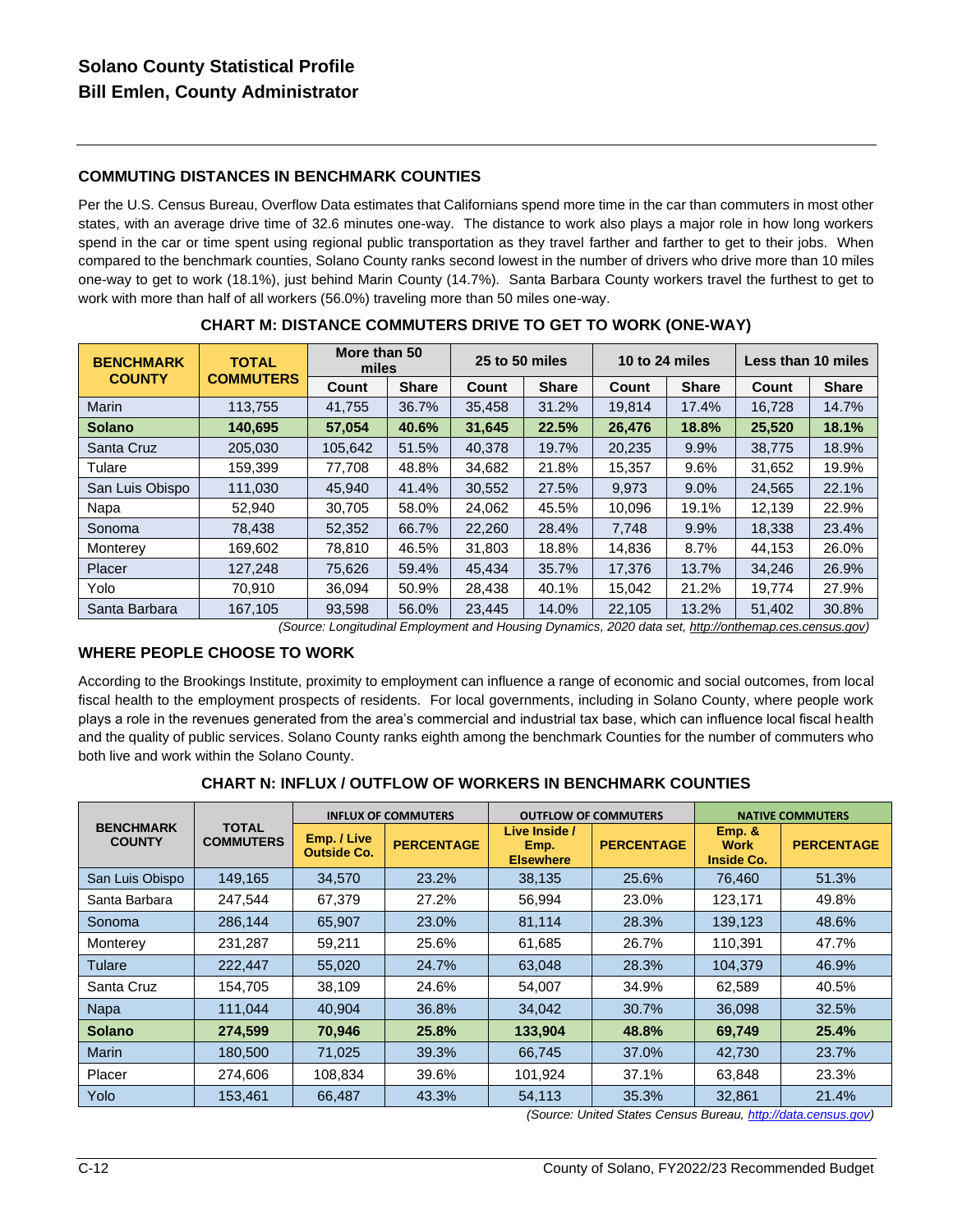#### **HOUSING AFFORDABILITY**

The California Association of REALTORS® reports that Solano County's median home price in March 2022, the latest the data was available, was \$604,000, a \$55,000 or 10.1% increase compared to March 2021. Despite the significant increase over the past year, housing prices in Solano County remain more affordable when compared to the eight other Counties that comprise the greater Bay Area (Alameda, Contra Costa, Marin, Napa, San Francisco, San Mateo, Santa Clara and Sonoma Counties), where the average home price is \$1,444,720 (May 2022).

Solano County ranks second in housing affordability among the ten benchmark counties and four positions under the statewide average as illustrated in the bar chart below. The average home price in Solano County is 40.5% or \$245,000 lower than the State average. Solano County's average home price is \$53,000 or 8.7% less than the next highest benchmark county, Yolo County, and \$1,133,500 or 187.6% less than the most expensive of the benchmark counties, Marin County.



**CHART O: AVERAGE HOUSING PRICES WHEN COMPARED TO BENCHMARK COUNTIES**

#### **CHART P: SOLANO CITIES MEDIAN HOME VALUES, YEAR-OVER-YEAR, MARCH 2021 to MARCH 2022**

| <b>CITY</b> | March 1, 2021 | March 1, 2020 | % Change                                           |
|-------------|---------------|---------------|----------------------------------------------------|
| Benicia     | \$734,784     | \$650,012     | 13.0%                                              |
| Dixon       | \$527,529     | \$454,550     | 16.1%                                              |
| Fairfield   | \$543,013     | \$474,437     | 14.5%                                              |
| Rio Vista   | \$439,837     | \$390,629     | 12.6%                                              |
| Suisun City | \$477,081     | \$419,815     | 13.6%                                              |
| Vacaville   | \$542,485     | \$473,319     | 14.6%                                              |
| Vallejo     | \$492,727     | \$435,140     | 13.2%                                              |
|             |               |               | (Source: The California Association of RFAI TORS®) |

*(Source: The California Association of REALTORS*®*)*

*<sup>(</sup>Source: The California Association of REALTORS*®*)*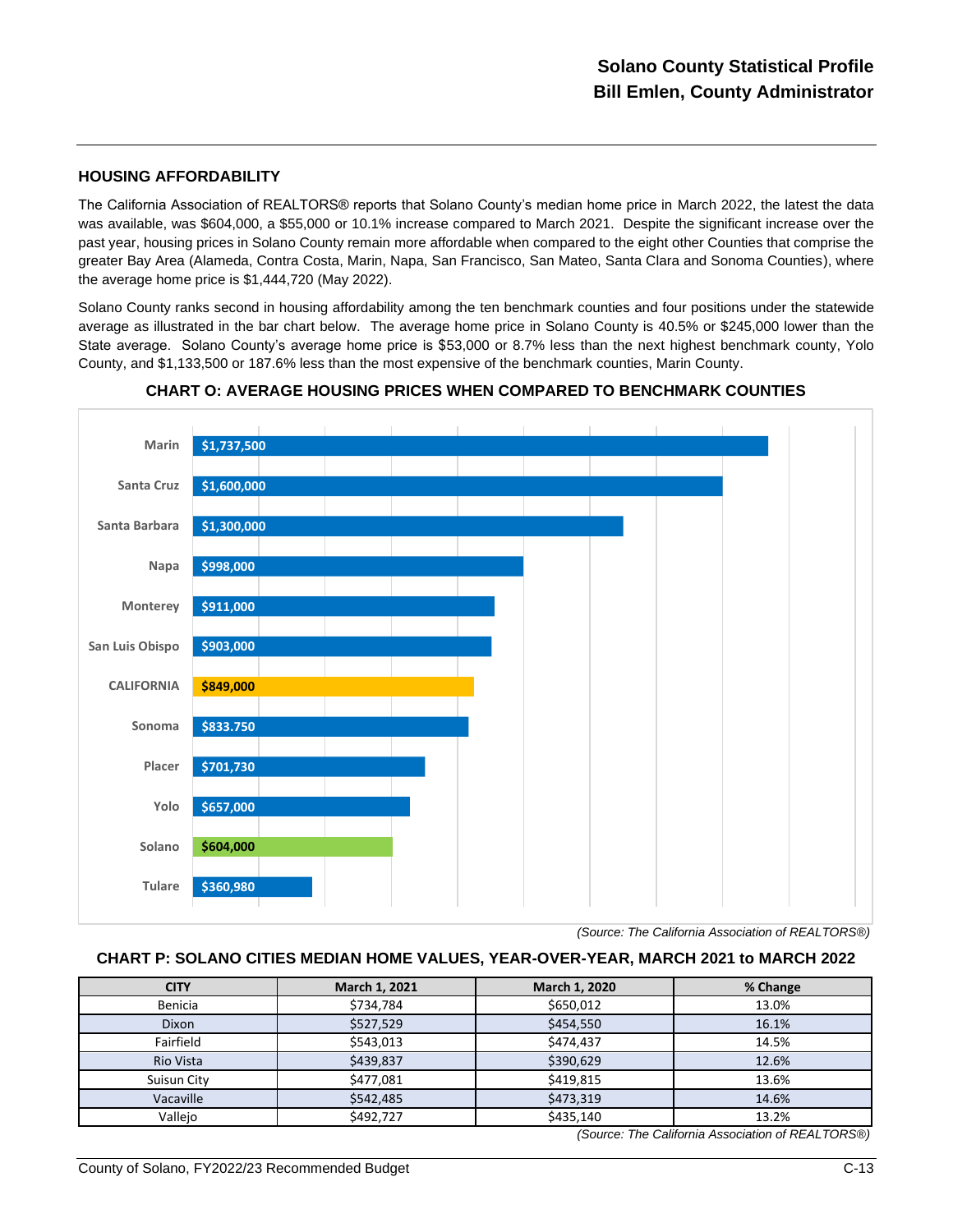# **SINGLE-FAMILY HOME AND APARTMENT RENTAL PRICES**

Housing and rental prices have both increased year after year in Solano County, with rental prices rising at about one-half to onethird as quick when compared to home values. Per Zillow Research, in March 2021, the average rental price for two-bedroom apartments in Solano County was \$1,780 per month. In March 2022, that figure was \$1,942 per month, an increase of 9.1%.

According Zillow Research, a division of the Zillow Group Real Estate Company, the average price of a two-bedroom apartment in Solano County continues to rise modestly year-over-year. By comparison, the average two-bedroom apartment in San Francisco County is \$3,230, nearly 66.3% higher than in Solano County, making Solano County a much more affordable place to live. It should be noted that while the COVID-19 pandemic health emergency caused rental prices in the San Francisco, Bay Area to drop temporarily as people left the city in order to work remote, those prices have mostly returned to pre-pandemic levels.

Regional fires in 2017, 2018, and 2020 may have placed additional pressure on rental pricing in Solano County. In contrast, Sacramento County has consistently been between \$200 and \$300 less than Solano County since 2011 in all terms of rental prices, including single-family homes and one and two-bedroom apartments.

The table below illustrates the year-over-year change in the median cost to rent a two-bedroom apartment in each of Solano County's seven cities. The City of Benicia has the highest rent, as of March 1, 2022, at \$2,262 per month, whereas the City of Rio Vista has the lowest rent at \$1,498 per month. Rental prices increased in all seven cities, with rental prices increasing the most year-over-year in Vacaville at 12%. The lowest year-over-year increase was in Fairfield at 6.6%.

| <b>CITY</b>        | March 1, 2022 | March 1, 2021 | % Change |  |
|--------------------|---------------|---------------|----------|--|
| Vacaville          | \$2,190       | \$1,956       | 12.0%    |  |
| Benicia            | \$2,262       | \$2,035       | 11.2%    |  |
| <b>Suisun City</b> | \$1,905       | \$1,734       | 9.9%     |  |
| Dixon              | \$1,689       | \$1,549       | 9.0%     |  |
| Vallejo            | \$2,050       | \$1,904       | 7.7%     |  |
| Rio Vista          | \$1,498       | \$1,401       | 6.9%     |  |
| Fairfield          | \$2,005       | \$1,881       | 6.6%     |  |

**CHART Q: SOLANO CITIES MEDIAN HOME/RENTALS COST, YEAR-OVER-YEAR CHANGE, 2021-2022**

*(Source: Zillow Research, a division of the Zillow*® *Group Real Estate Company)*

As of March 2022, the Solano County housing market continues to provide increased values and takes advantage of incentives for home ownership. Like other markets, the current rise is not only a function of slow-growing supply, it is also a function of rising demand and relatively lower prices in Solano County when compared to the Bay Area Counties. As the United States Federal Reserve raises interest rates throughout 2022 in an effort to help curb the rising rate of inflation, the cost of borrowing money will increase across the board, including credit cards, student loan debt, personal loans, stock and bond markets and mortgage rates.

According to Forbes Advisor, higher interest rates make loans more expensive for both businesses and consumers, and everyone ends up spending more on interest payments. Those who cannot or do not want to afford the higher payments postpone projects that involve financing. It simultaneously encourages people to save money to earn higher interest payments. This reduces the supply of money in circulation, which tends to lower inflation and moderate economic activity—a.k.a. cool off the economy. As a result, more people may postpone purchasing a home in Solano County due to the high cost of homeownership and may choose to rent instead, impacting the supply, demand and pricing of rental properties throughout the area.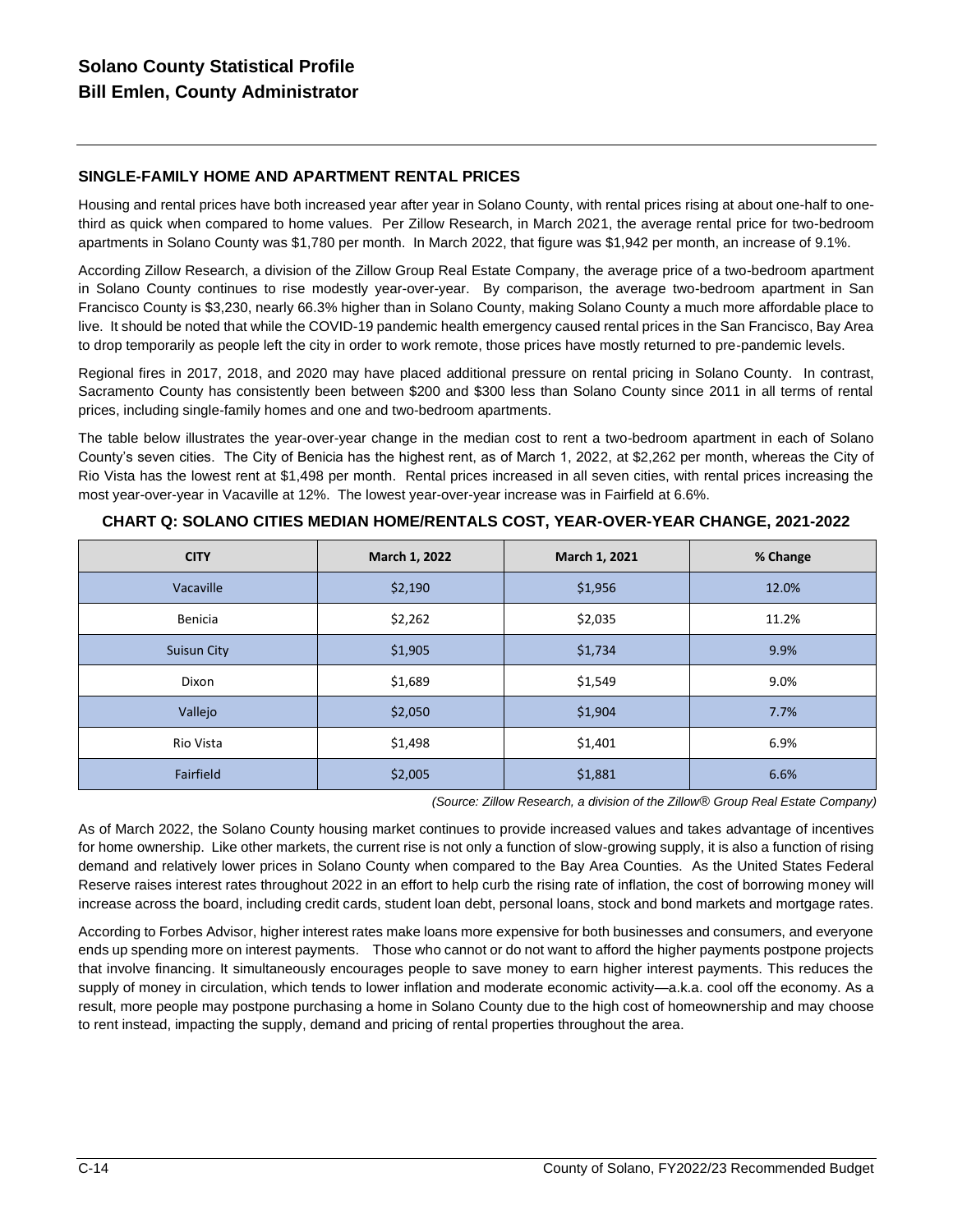# **SOLANO COUNTY AGRICULTURAL CROP AND LIVESTOCK VALUE**

Solano County Department of Agriculture, Weights and Measures is still working with local growers to determine farm gate value (the net value of a product when it leaves the farm and after marketing costs have been subtracted) for 2021. Early estimates by the Department put this number at \$378,000,000, a potential increase of over \$20.8 million or 5.8% compared to the previous year's total of \$357,159,000, initially attributed to new acreage bearing almonds, strong processing tomato production and a rebound in wine grape pricing.

Almonds are the top crop for 2021 with Tomatoes and Nursery Products rounding off the top three crops. Solano County farmers produce more than 100 different commodities including fruits, nuts, vegetables, grains, seed, nursery stock, livestock, poultry, and apiary products and services.

According to the State of California Employment and Development Department's (EDD) March 2021 report, Solano County supports approximately 1,300 farm related jobs, a 7.7% decrease from the previous year. While agricultural jobs only make up a small fraction of all jobs in the County (less than 1%), agricultural production is part of a much larger industry cluster that spans the full spectrum of economic activity, including activity from before the crops get into the field to the value-added processing in consumer products. The Moving Solano Forward project identifies this food-chain cluster as supporting more than 8,750 jobs and \$1.48 billion in economic output (as of 2020, the latest date the data is available), representing approximately 7.5% of the County's total \$19.66 billion-dollar Gross Regional Product.



# **CHART R: 2021** *ESTIMATED* **GROSS AGRICULTURE CROP VALUES FOR SOLANO COUNTY**

*Source: County of Solano Agricultural Commissioner (\*early estimates for the 2021 Crop Report)*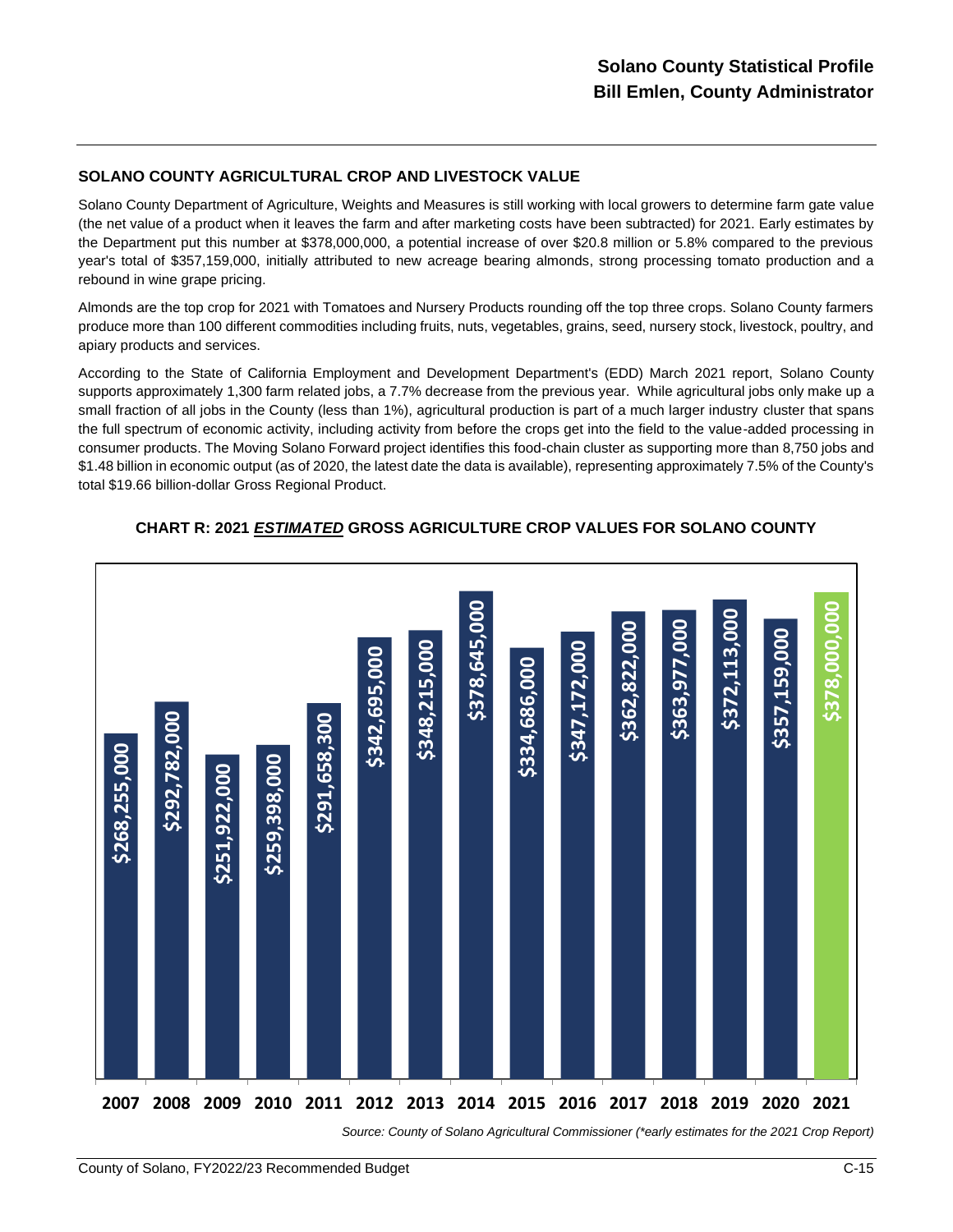# **COUNTY ASSESSED VALUES AND GROWTH**

Property taxes are a major source of local governmental revenues and are determined by assessed values. The annual property tax rate throughout the State of California is 1% of assessed values. The FY2021/22 Property Assessment Roll of \$62.7 billion increased 2.97% or \$1.8 billion from the prior year's roll value and represents property ownership in Solano County as of January 1, 2021. This is the tenth year of increasing assessed values since the bottom of the market in 2011. The residential real estate market showed persistent growth over the prior year (January 1, 2020 to January 1, 2021), and while new construction continues to add value to the County's property tax roll, the lower year-over-year percentage gain is likely due to the COVID-19 pandemic.

As real estate market values continue to rise, the number of properties on Proposition 8 status – which is a temporary reduction in a property value below the established Proposition 13 base year value – has decreased. There are currently 7,081 parcels on Proposition 8 status, a decrease of 1,426 from the previous fiscal year. The number of parcels on Proposition 8 status peaked in 2012 at 78,000 parcels. There are 150,570 parcels countywide, spread between the seven cities and unincorporated County.

It is important to note that the COVID-19 pandemic health emergency may likely have an impact on future property tax rolls. As far as values are concerned, since the values in this roll are derived based on the January 1, 2021 assessment date, the overall impact COVID-19 has had on local property values will not be reflected until we begin work on the FY2022/23 assessment roll.



### **CHART S: LOCAL ASSESSED VALUES FOR SOLANO COUNTY**

*Source: County of Solano, Assessor-Recorder's Office, July 2021*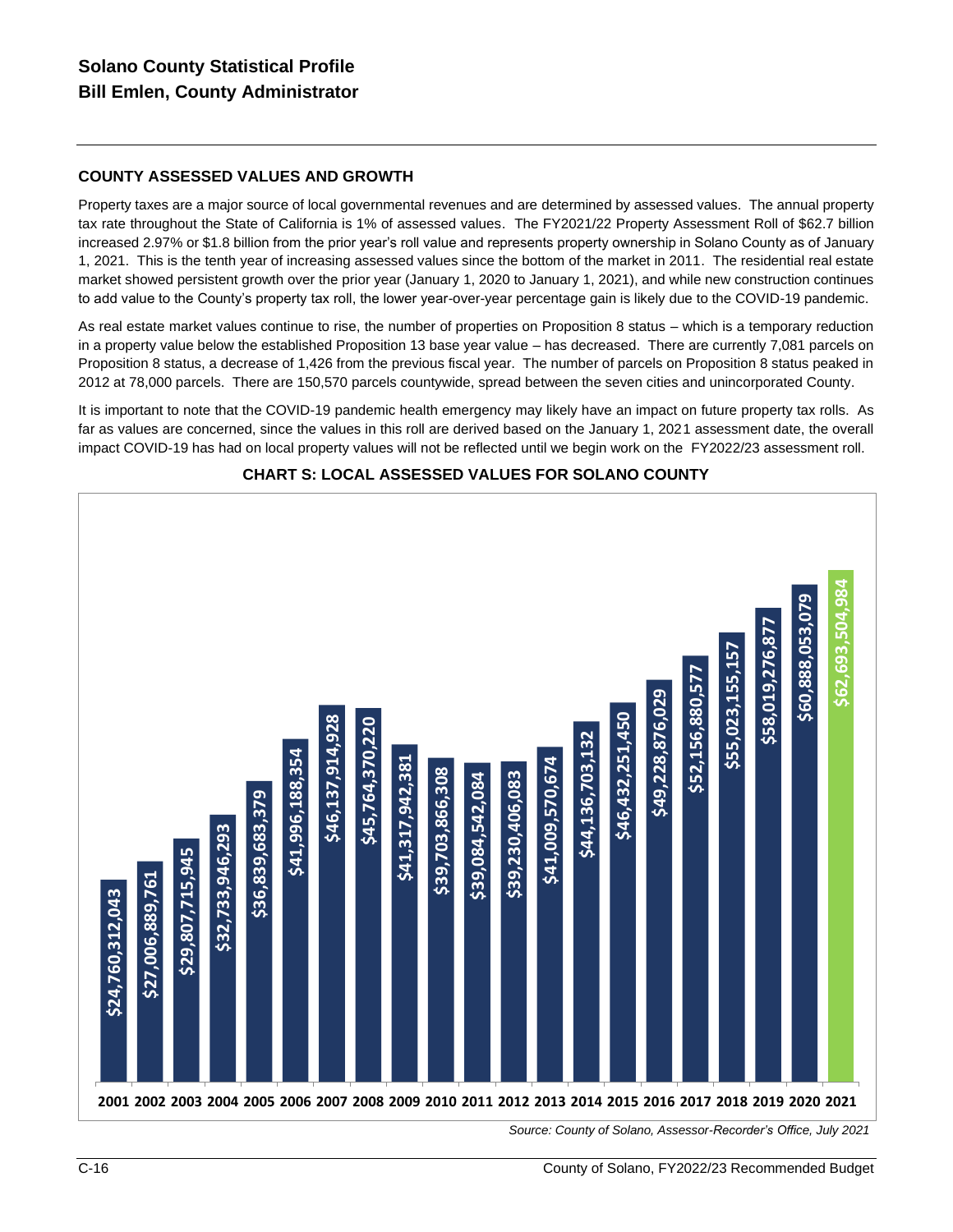#### **BUILDING PERMITS IN SOLANO COUNTY**

Per the US Census Bureau for Construction Spending and 2021 Index of Economic and Community Progress (forthcoming in June 2022), building permits generally act as a leading indicator of economic activity, predicting the growth of construction jobs, and the demand for raw materials to build residential and commercial units.

Solano County's commercial real estate building permit activity was mixed in FY2019/20 compared to FY2018/19. Commercial square feet under construction was up 2.26 million new square feet of space between July 2020 and June 2021 (the previous fiscal year permitted only 251 million square feet). The COVID-19 recession has created uncertainty in office space demand. According to Colliers International, office-vacancy rates in Solano County increased during 2020 at 20.1%, with rents rising slightly to \$2.48 per square foot as 2021 ended.

Building permits for residential units in Solano County increased at a faster pace again in FY 2020/21, as the pandemic recession faded, and economic recovery began. There were 2,157 residential building permits issued in FY2020/21 by Solano County, permits that may help to achieve RHNA regional housing needs goals for Solano County and the cities moving forward.

The chart below indicates that building permits for new homes increased in FY2019/20, slightly more units than the previous fiscal year, permitting 3,288 units in two fiscal years, and that new commercial space permitted dropped sharply. The impacts of COVID-19 for commercial real estate markets is being monitored and could leave significant vacancies in retail and restaurant spaces where smaller businesses or restaurants have not been successful traversing the 2020 and 2021 COVID-19 restrictions. New commercial spaces are more likely to occur in industrial and warehousing markets, given the increase in logistics demand from internet purchases. In the short-term, this is a concern over the fate of office and retail spaces in Solano County, which is too early to determine at this point.



#### **CHART T: SOLANO COUNTY RESIDENTIAL AND COMMERCIAL BUILDING PERMITS, FISCAL YEARS 2004- 2005 TO 2020-2021 / COMMERCIAL SQUARE FEET AND RESIDENTIAL UNITS PERMITTED**

*Sources U.S. Census Bureau & 2021 Index of Economic and Community Progress*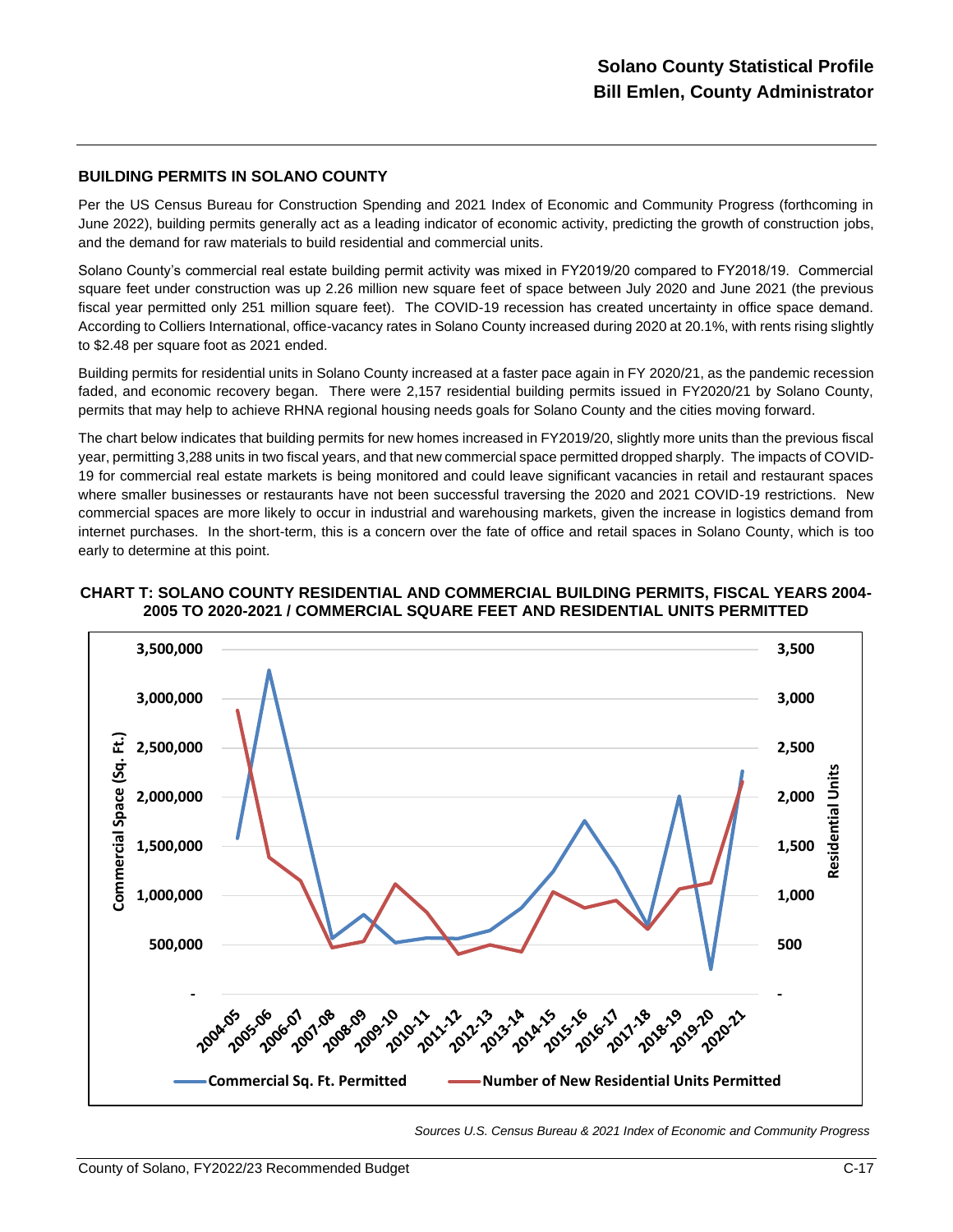# **2011 PUBLIC SAFETY REALIGNMENT AND ASSEMBLY BILL 109**

Due to the passage of Assembly Bill 109 (AB 109, Public Safety Realignment) in October 2011, the Solano County jail population has changed over time. As of March 1, 2022, the County jail was housing 37 parole violators (known as 3056 PC), 40 Post Release Community Supervision (PRCS) violators, and 29 locally sentenced offenders (known as 1170 offenders) making up approximately one-quarter of the jail population.

Prior to Public Safety Realignment, the County jail population consisted of individuals awaiting trial and inmates serving sentences of less than one year. Today, after realignment, some convicted individuals are now serving sentences up to ten years in local county jails rather than in State prisons.

To address the evolving inmate population resulting from AB 109, the County increased capacity within the jail system and incorporated training programs into the jails. Training programs, like those offered at the Rourk Vocational Training Center at the Claybank / Stanton Correctional Facility in Fairfield, provide offenders with additional skills to enhance their ability to successfully re-enter the community. Non-serious, non-violent, non-sex (non-non-non) offenders have transitioned from supervision by State parole officers to county probation officers. While this shift did not increase the population of supervised offenders in Solano County, it shifted the supervising agency, leaving counties to address supervision and mandated parole programs designed to reduce recidivism.

|                  | <b>Solano County Probation</b> |                 |               | <b>Solano County Sheriff - Custody</b> |                 |             |              |              |
|------------------|--------------------------------|-----------------|---------------|----------------------------------------|-----------------|-------------|--------------|--------------|
|                  | <b>PRCS</b>                    | <b>1170h PC</b> | <b>Adults</b> | 3056 PC                                | <b>1170h PC</b> | <b>PRCS</b> | <b>Other</b> | <b>Total</b> |
| March 1, 2020    | 407                            | 82              | 2,309         | 54                                     | 34              | 51          | 578          | 3,515        |
| March 1, 2021    | 374                            | 61              | 2,189         | 38                                     | 22              | 47          | 557          | 3,288        |
| March 1, 2022    | 407                            | 64              | 1,743         | 37                                     | 29              | 40          | 475          | 2,795        |
|                  |                                |                 |               |                                        |                 |             |              |              |
| Change from 2021 | 33                             | 3               | (446)         | (1)                                    | 7               | (7)         | (82)         | (493)        |
| % Change         | 8.8%                           | 4.9%            | $-20.4%$      | $-2.6%$                                | 31.8%           | $-14.9%$    | $-14.7%$     | $-15.0%$     |
|                  |                                |                 |               |                                        |                 |             |              |              |
| Change from 2020 | $\bf{0}$                       | (18)            | (566)         | (17)                                   | (5)             | (11)        | (103)        | (720)        |
| % Change         | 0.0%                           | $-22.0%$        | $-24.5%$      | $-31.5%$                               | $-14.7%$        | $-21.6%$    | $-17.8%$     | $-20.5%$     |

### **CHART U: SNAPSHOT – CHANGES IN POPULATION UNDER SUPERVISION IN SOLANO COUNTY JAILS**

*Source: Solano County Community Corrections Partnership and California Department of Corrections and Rehabilitation*

# **AB 1950 – PROBATION, LENGTH OF TERMS**

With the passage of Assembly Bill 1950 (AB 1950), Probation, Length of Terms in September 2020, the length of probation in both misdemeanor and felony cases was shortened. Under this law, probation is capped at one year for misdemeanors and two years for felonies. There are some exceptions, however, including AB 1950 does not apply to financial crimes involving more than \$25,000, crimes "that includes specific probation lengths within its provisions," and violent felonies.

Before AB 1950, most misdemeanor offenses were punishable by three years of probation, and most felony offenses were punishable by five years of probation. This meant that people could be sent to jail for probation violations years after they were convicted of a crime, and because there are dozens of ways to violate probation, lots of people were arrested or sentenced to additional jail time for doing so. However, because AB 1950 reduces the amount of time someone is on probation, people are less likely to violate their probation and get sent to jail. Here in Solano County, the Probation Department has seen a reduction in the number of adult probationers (also known as Formal Supervision cases) as a direct result of the implementation of AB 1950.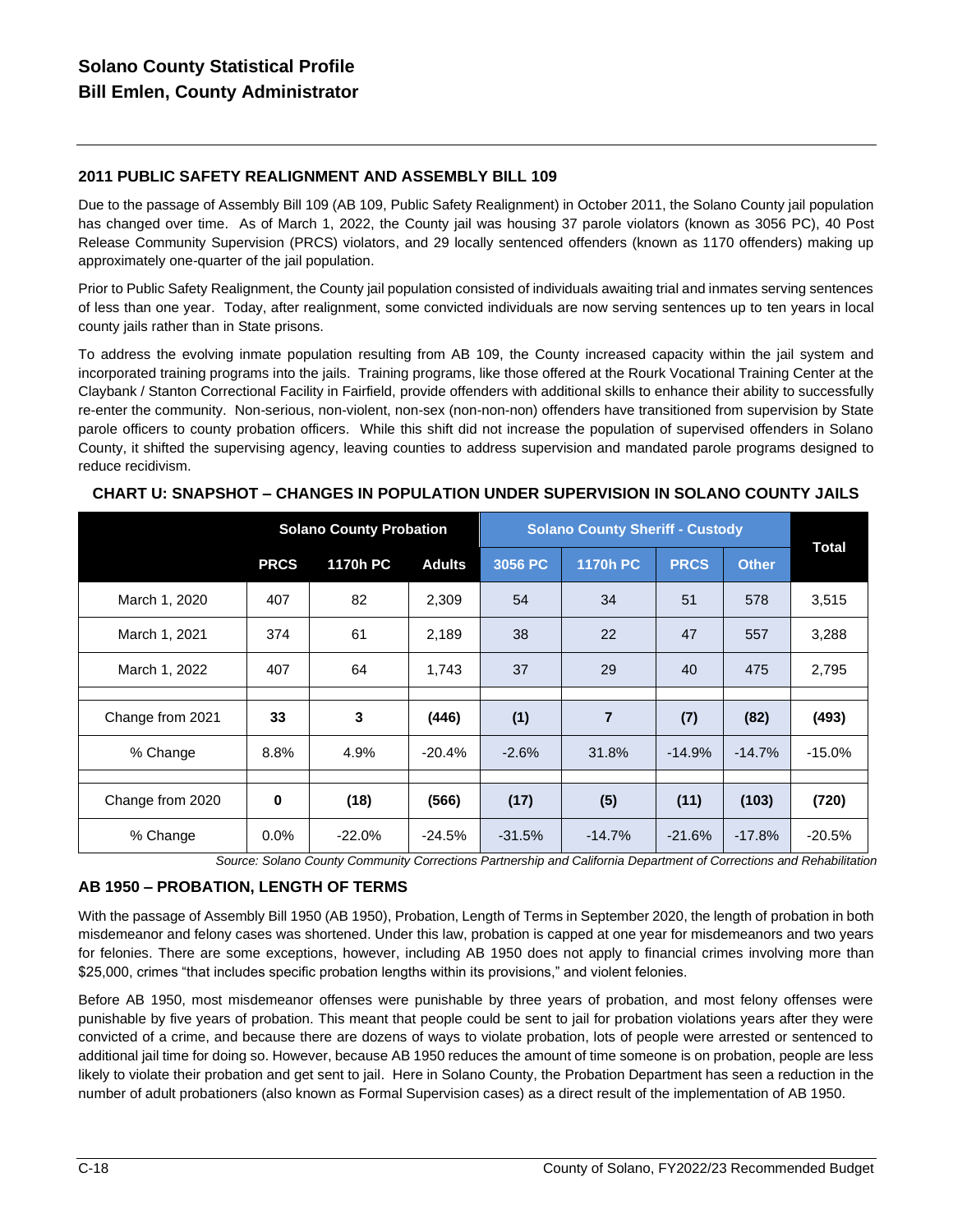

**SNAPSHOT – JAIL POPULATION TREND, OCTOBER 1, 2011 – APRIL 11, 2022**

*Source: Solano County Sheriff's Office, May 7, 2022*

On October 1, 2011 – the day AB 109 went into effect – the Solano County 30-day average daily jail population was 772 inmates. As illustrated in the chart above, over the next ten and one-half years, the average daily jail population grew and contracted several times. The largest contraction took place between late February and early March 2020, which is a result of emergency measures taken by the state, local courts and the Sheriff to address increased concerns regarding the COVID-19 pandemic medical risks.

The long-term pre-COVID-19 decrease in the County's jail population over the past several years, (jail population peaking in 2016) can be attributed to many factors, including an increase in pre-trial releases; split sentencing by the Courts, reducing time served; implementation of the Humphrey Decision (January 2018), whereby judges may consider offender's ability to post bail and when appropriate, reduce bail amounts, bail alternatives and the reduction of leased jail beds (March 2018). The Solano County Sheriff continues to see an increase in the number of inmates requiring Administrative Separation (AdSep). Inmates requiring AdSep are more prone to disrupt jail operations and therefore placed in a cell by themselves – a cell that would normally house two inmates.